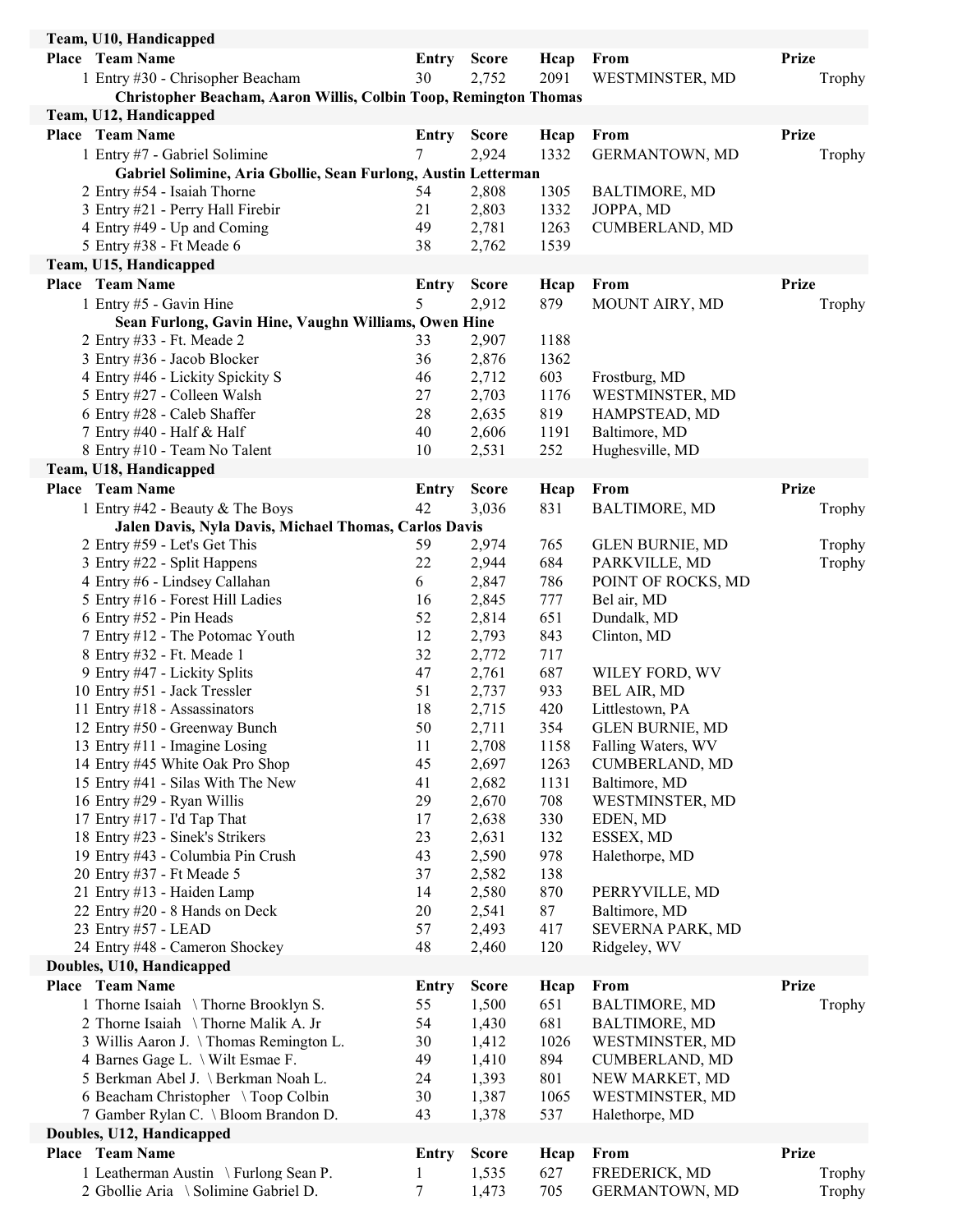| 3 Castaneda Alejandro \ Korn Peter                                              | 38             | 1,456          | 594        |                                          |              |
|---------------------------------------------------------------------------------|----------------|----------------|------------|------------------------------------------|--------------|
| 4 Coronel Michael \Peltier Beau                                                 | 31             | 1,429          | 690        | WESTMINSTER, MD                          |              |
| 5 Vogel Massimo \ Bemini Giuseppe                                               | 21             | 1,421          | 576        | JOPPA, MD                                |              |
| 6 Glass Jackson A. \ Solimine Gabriel D.                                        | 8              | 1,409          | 732        | GERMANTOWN, MD                           |              |
| 7 Stollings Camden \ Stollings Bryce                                            | 21             | 1,358          | 756        | JOPPA, MD                                |              |
| 8 Colding Natalie \ Colding Christina                                           | 38             | 1,339          | 876        |                                          |              |
| 9 Mansfield Jackson C. \Long Grayson H.                                         | 49             | 1,314          | 369        | <b>CUMBERLAND, MD</b>                    |              |
| 10 Walter Ava \ Smithers Timothy C.                                             | 19             | 1,294          | 621        | <b>GLEN BURNIE, MD</b>                   |              |
| Doubles, U15, Handicapped                                                       |                |                |            |                                          |              |
| <b>Place</b> Team Name                                                          | <b>Entry</b>   | <b>Score</b>   | Hcap       | From                                     | <b>Prize</b> |
| 1 Glass Bernard R. Jr \ Glass Jackson A.                                        | 3              | 1,548          | 666        | LEESBURG, VA                             | Trophy       |
| 2 Kristan Kaimana M. \ Williams Vaughn                                          | $\overline{c}$ | 1,499          | 420        | MOUNT AIRY, MD                           | Trophy       |
| 3 Jager Jack A. \Navin Cole B.                                                  | 15             | 1,486          | 663        | ABINGDON, MD                             | Trophy       |
| 4 Carroll Kayla M. \Jordan Daunte D.                                            | 12             | 1,468          | 345        | Clinton, MD                              |              |
| 5 Knight Julian \ King Tywon R. Jr                                              | 32             | 1,466          | 336        |                                          |              |
| 6 Booker Kayla C. \ Smoot Sydney R.                                             | 59             | 1,444          | 423        | <b>GLEN BURNIE, MD</b>                   |              |
| 7 Blocker Jacob \ Blocker Jalen                                                 | 35             | 1,441          | 675        | ELKRIDGE, MD                             |              |
| 8 Yates Emmalee E. \ Street Ashlyn                                              | 46             | 1,438          | 348        | Frostburg, MD                            |              |
| 9 Bockstie Jacob T. \Trentler Nicolas M.                                        | 23             | 1,429          | 36         | ESSEX, MD                                |              |
| 10 Murdaugh Alex J. \Hickman Joshua                                             | 18             | 1,425          | 183        | Littlestown, PA                          |              |
| 11 Martin Gabryelle T. \ McTighe Brenna                                         | 46             | 1,422          | 255        | Frostburg, MD                            |              |
| 12 Williams Vaughn \ Suddith Cade                                               | 26             | 1,402          | 426        | MONROVIA, MD                             |              |
| 13 Walsh Colleen L. \Colling Riley                                              | 27             | 1,391          | 642        | WESTMINSTER, MD                          |              |
| 14 Furlong Thomas M. \ Weller Franklin C.                                       | $\overline{4}$ | 1,386          | 648        | FREDERICK, MD                            |              |
| 15 Davis Nyla S. \Thomas Michael J. Jr                                          | 42             | 1,372          | 552        | <b>BALTIMORE, MD</b>                     |              |
| 16 Bolyard Alyssa \ Rhodes Blake R.                                             | 27             | 1,367          | 534        | WESTMINSTER, MD                          |              |
| 17 Grant Thomas II \ Grant Karina                                               | 45             | 1,364          | 759        | <b>CUMBERLAND, MD</b>                    |              |
| 17 Sass Andrew M. \ Pomian Matthew                                              | 20             | 1,364          | 51         | Baltimore, MD                            |              |
| 19 Kollra Sam R. \ Roberson Nathaniel P.                                        | 25             | 1,352          | 483        | ABINGDON, MD                             |              |
| 20 Vaisvil Mark C. \ O' Leary Joshua B.                                         | 22             | 1,348          | 345        | PARKVILLE, MD                            |              |
| 21 Carter Alecia \ Lida Michael III                                             | 11             | 1,346          | 516        | Falling Waters, WV                       |              |
| 22 Pitts Ara \ Benson Amber                                                     | 10             | 1,333          | 192        | Hughesville, MD                          |              |
| 23 Shaffer Caleb S. \Horn Autumn T.                                             | 28             | 1,331          | 522        | HAMPSTEAD, MD                            |              |
| 24 Watts Aiden \ McLane Chance A.<br>25 Weaver Alexander S. \ Beck Liam C.      | 10<br>28       | 1,314          | 60         | Hughesville, MD                          |              |
| 26 Reardon Lindsey M. \Mc Garry Liliana P.                                      | 58             | 1,302<br>1,296 | 297<br>741 | HAMPSTEAD, MD<br><b>CURTIS BAY, MD</b>   |              |
| 27 Brown Nevaeh \ Jones Michael                                                 | 34             | 1,295          | 192        |                                          |              |
| Doubles, U18, Handicapped                                                       |                |                |            |                                          |              |
| <b>Place Team Name</b>                                                          |                | <b>Score</b>   |            | From                                     | <b>Prize</b> |
|                                                                                 | <b>Entry</b>   |                | Hcap       |                                          |              |
| 1 Smith Emily L. \Bapisteller Blake S.<br>2 Wilt Aden D. \Rice Jacob R.         | 50<br>47       | 1,607<br>1,547 | 132<br>378 | <b>GLEN BURNIE, MD</b>                   | Trophy       |
| 3 Parsons Steven P. \Bobek Drew S.                                              |                |                |            |                                          |              |
|                                                                                 |                |                |            | WILEY FORD, WV                           | Trophy       |
|                                                                                 | 22             | 1,503          | 339        | PARKVILLE, MD                            | Trophy       |
| 4 Knopp Kaitlyn \ Ripley Meghan B.                                              | 16             | 1,495          | 465        | Bel air, MD                              | Trophy       |
| 5 Callahan Lindsey \ Harding Cassandra                                          | 6              | 1,492          | 417        | POINT OF ROCKS, MD                       | Trophy       |
| 6 Shrader Joseph M. \ Furlong Thomas M.                                         | 6              | 1,485          | 369        | POINT OF ROCKS, MD                       |              |
| 7 Donnells Margaret R. \ Furlong Sean P.                                        | 16             | 1,478          | 480        | Bel air, MD                              |              |
| 8 DeZarn Ryan \ Mehl Dallas                                                     | 9              | 1,470          | 576        | Princess Anne, MD                        |              |
| 9 Barquet Asante \ Gilliam David                                                | 37             | 1,453          | 138        |                                          |              |
| 10 Morgan Skyy \ Furlong Thomas M.                                              | 36             | 1,440          | 501        |                                          |              |
| 11 Gbollie Aria \ Castaneda Zhavian                                             | 35             | 1,433          | 429        | ELKRIDGE, MD                             |              |
| 12 Showe Zoie \ Showe Brent                                                     | 11             | 1,431          | 642        | Falling Waters, WV                       |              |
| 13 Ecker Arin M. \ Kurland Kaylie N.                                            | 18             | 1,416          | 237        | Littlestown, PA                          |              |
| 14 Toadvine Bryan H. Jr \ Wunch Shelby<br>15 Gotwalt Joshua \ Gotwalt Andrew J. | 17<br>50       | 1,404          | 99<br>222  | EDEN, MD                                 |              |
| 16 Simmons Anthony \ Simmons Robbie B.                                          | 43             | 1,397<br>1,393 | 441        | <b>GLEN BURNIE, MD</b><br>Halethorpe, MD |              |
| 17 Singleton Carly L. \ Lamb Haiden I.                                          | 14             | 1,369          | 315        | PERRYVILLE, MD                           |              |
| 18 Sgaggero Ashton E. \ Liller Malakye                                          | 47             | 1,364          | 309        | WILEY FORD, WV                           |              |
| 19 Muckle Madison \Muckle Chris                                                 | 34             | 1,363          | 354        |                                          |              |
| 20 Kaylor Kierra L. \ Wolford Cassandra L.                                      | 45             | 1,359          | 504        | <b>CUMBERLAND, MD</b>                    |              |
| 21 Davis Jalen X. \Davis Carlos                                                 | 42             | 1,353          | 279        | <b>BALTIMORE, MD</b>                     |              |
| 22 Barnhart Tyler \ Shockey Cameron B.                                          | 48             | 1,344          | 33         | Ridgeley, WV                             |              |
| 23 Lamb Kenlee J. \ Singleton Kenneth L.                                        | 14             | 1,340          | 555        | PERRYVILLE, MD                           |              |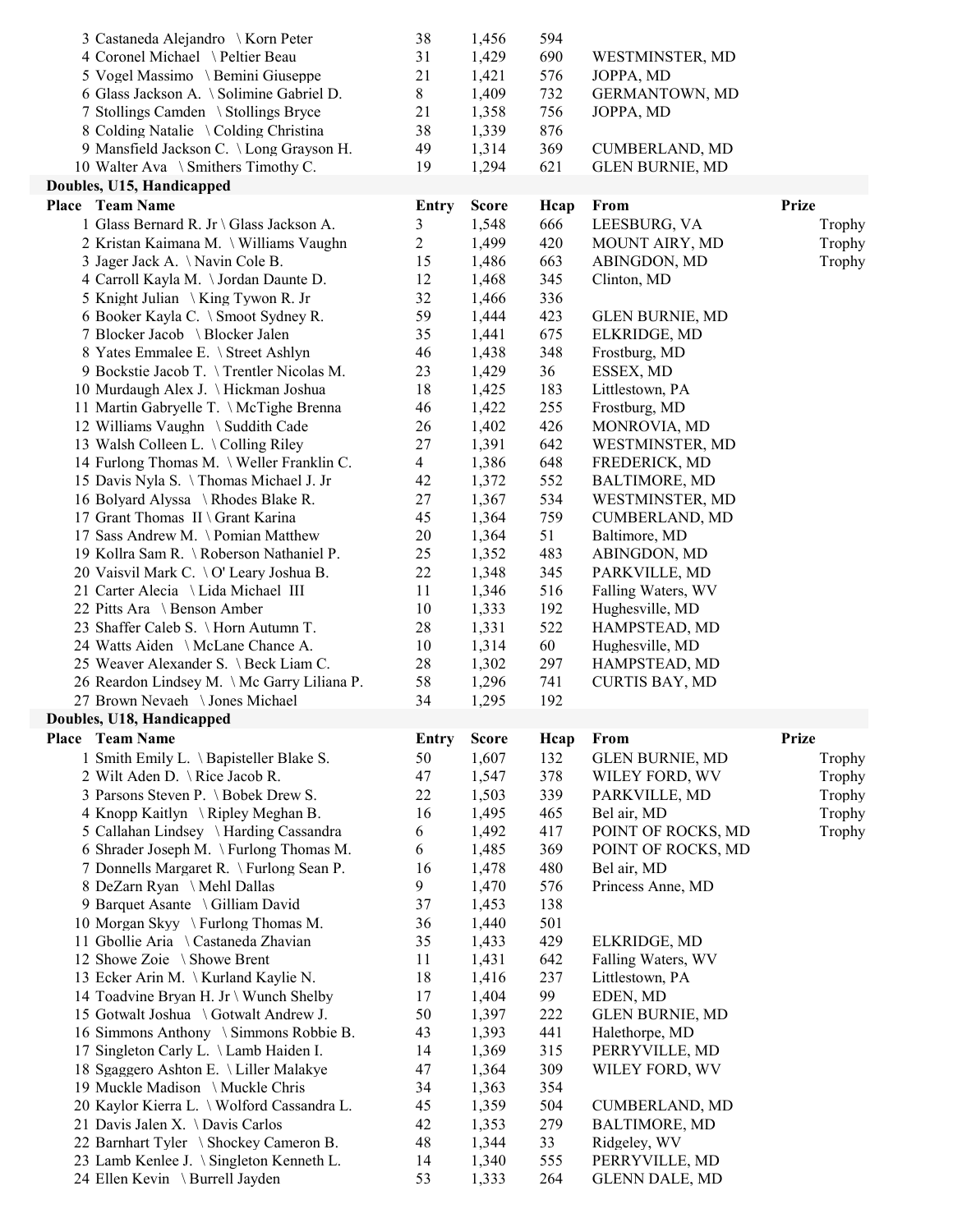|                                        | 25 Chichester Alexandra R. \Douglas Jaxon H. | 12             | 1,332        | 498              | Clinton, MD            |              |
|----------------------------------------|----------------------------------------------|----------------|--------------|------------------|------------------------|--------------|
|                                        | 26 Mays Alexis P. \ Sterenberg Kelly M.      | 52             | 1,320        | 510              | Dundalk, MD            |              |
| 27 Hall Anaya \ Knight Jenna T.        |                                              | 32             | 1,317        | 252              |                        |              |
| 28 Kinney Jahari W. \Byrd Ryshawn      |                                              | 59             | 1,313        | 342              | <b>GLEN BURNIE, MD</b> |              |
| 29 Willis Ryan O. \ Michael Robert     |                                              | 29             | 1,312        | 396              | WESTMINSTER, MD        |              |
| 30 Neary Jacob C. \ Greenberg Colin M. |                                              | 56             | 1,310        | 396              | Foreset Hill, MD       |              |
|                                        | 31 Gmeinwieser Xander A. \ Sharo Jeremiah    | 44             | 1,308        | 363              | Severn, MD             |              |
| 32 Bickling William \Phillips Jeremy   |                                              | 29             | 1,306        | 312              | WESTMINSTER, MD        |              |
|                                        | 33 Bonham Katie N. \Tressler Jack D. III     | 51             | 1,305        | 414              |                        |              |
|                                        |                                              |                |              |                  | BEL AIR, MD            |              |
|                                        | 34 Banfield John J. Jr \ Mclaughlin Pierce   | 37             | 1,295        | $\boldsymbol{0}$ |                        |              |
| 34 Bennett Cameron D. \ Trentler Nate  |                                              | 23             | 1,295        | 96               | ESSEX, MD              |              |
|                                        | 36 Johnson Highland \ Waters-Pizzo Silas T.  | 41             | 1,290        | 609              | Baltimore, MD          |              |
| 37 Baker Maribeth \Ashby Trevor A.     |                                              | 48             | 1,278        | 87               | Ridgeley, WV           |              |
| 38 Clayton Arianna S. \ Chernack Jared |                                              | 52             | 1,272        | 141              | Dundalk, MD            |              |
|                                        | 39 Carroll-Tanner Khoury \ Gordon Jayda      | 39             | 1,254        | 108              |                        |              |
|                                        | 40 Agnello Caitlyn K. \Agnello Johnathan F.  | 13             | 1,250        | 561              | WESTMINSTER, MD        |              |
| 41 Morris Bryan E. \ Nibblett Kane M.  |                                              | 17             | 1,231        | 231              | EDEN, MD               |              |
| 42 Legere Johnny \ Schultz Ryan C.     |                                              | 20             | 1,204        | 36               | Baltimore, MD          |              |
| Singles, U10 Boys, Handicapped         |                                              |                |              |                  |                        |              |
| <b>Place Team Name</b>                 |                                              | Entry          | <b>Score</b> | Hcap             | From                   | <b>Prize</b> |
| 1 Furlong Sean P.                      |                                              | 16             | 790          | 282              | Bel air, MD            | Trophy       |
| 2 Thorne Isaiah                        |                                              | 54             | 787          | 297              | <b>BALTIMORE, MD</b>   | Trophy       |
| 3 Glass Jackson A.                     |                                              |                | 770          |                  | <b>GERMANTOWN, MD</b>  |              |
| 4 Thorne Malik A. Jr                   |                                              | 8              |              | 399              |                        | Trophy       |
|                                        |                                              | 54             | 734          | 384              | <b>BALTIMORE, MD</b>   |              |
| 5 Coronel Michael                      |                                              | 31             | 721          | 333              | WESTMINSTER, MD        |              |
| 6 Castaneda Alejandro                  |                                              | 38             | 713          | 303              |                        |              |
| 6 Willis Aaron J.                      |                                              | 30             | 713          | 522              | WESTMINSTER, MD        |              |
| 8 Berkman Noah L.                      |                                              | 24             | 710          | 330              | NEW MARKET, MD         |              |
| 9 Toop Colbin                          |                                              | 30             | 709          | 540              | WESTMINSTER, MD        |              |
| 10 Thomas Remington L.                 |                                              | 30             | 703          | 504              | WESTMINSTER, MD        |              |
| 11 Barnes Gage L.                      |                                              | 49             | 700          | 471              | <b>CUMBERLAND, MD</b>  |              |
| 12 Weller Franklin C.                  |                                              | $\overline{4}$ | 696          | 444              | FREDERICK, MD          |              |
| 13 Smithers Timothy C.                 |                                              | 19             | 691          | 339              | <b>GLEN BURNIE, MD</b> |              |
| 14 Grant Thomas II                     |                                              | 45             | 690          | 399              | <b>CUMBERLAND, MD</b>  |              |
| 15 Berkman Abel J.                     |                                              | 24             | 689          | 471              | NEW MARKET, MD         |              |
| 16 Beacham Christopher                 |                                              | 30             | 681          | 525              | WESTMINSTER, MD        |              |
| 17 Blocker Jacob                       |                                              | 35             | 670          | 417              | ELKRIDGE, MD           |              |
| 18 Bloom Brandon D.                    |                                              | 43             | 665          | 261              | Halethorpe, MD         |              |
| 19 Stollings Camden                    |                                              | 21             | 644          | 456              | JOPPA, MD              |              |
| 20 Gamber Rylan C.                     |                                              | 43             | 634          | 276              | Halethorpe, MD         |              |
| 21 Long Grayson H.                     |                                              | 49             | 538          | 183              | <b>CUMBERLAND, MD</b>  |              |
|                                        |                                              |                |              |                  |                        |              |
| Singles, U10 Girls, Handicapped        |                                              |                |              |                  |                        |              |
| <b>Place</b> Team Name                 |                                              | Entry          | <b>Score</b> | Hcap             | From                   | <b>Prize</b> |
| 1 Gbollie Aria                         |                                              | 7              | 739          | 372              | <b>GERMANTOWN, MD</b>  | Trophy       |
| 2 Thorne Brooklyn S.                   |                                              | 55             | 681          | 354              | <b>BALTIMORE, MD</b>   |              |
| 3 Colding Natalie                      |                                              | 38             | 665          | 474              |                        |              |
| 4 Wilt Esmae F.                        |                                              | 49             | 654          | 423              | <b>CUMBERLAND, MD</b>  |              |
| Singles, U12 Boys, Handicapped         |                                              |                |              |                  |                        |              |
| <b>Place</b> Team Name                 |                                              | Entry          | <b>Score</b> | Hcap             | From                   | <b>Prize</b> |
| 1 Leatherman Austin                    |                                              | 1              | 779          | 345              | FREDERICK, MD          | Trophy       |
| 2 Vogel Massimo                        |                                              | 21             | 744          | 282              | JOPPA, MD              | Trophy       |
| 3 Peltier Beau                         |                                              | 31             | 733          | 357              | WESTMINSTER, MD        |              |
|                                        |                                              |                |              |                  |                        |              |
| 4 Solimine Gabriel D.                  |                                              | 8              | 731          | 333              | <b>GERMANTOWN, MD</b>  |              |
| 5 Korn Peter                           |                                              | 38             | 726          | 291              |                        |              |
| 6 Burrell Jayden                       |                                              | 53             | 725          | 120              | <b>GLENN DALE, MD</b>  |              |
| 7 Mansfield Jackson C.                 |                                              | 49             | 717          | 186              | <b>CUMBERLAND, MD</b>  |              |
| 8 Bemini Giuseppe                      |                                              | 21             | 713          | 294              | JOPPA, MD              |              |
| 9 Simmons Anthony                      |                                              | 43             | 692          | 360              | Halethorpe, MD         |              |
| 10 Rhodes Blake R.                     |                                              | 27             | 671          | 225              | WESTMINSTER, MD        |              |
| 11 Johnson Highland                    |                                              | 41             | 670          | 399              | Baltimore, MD          |              |
| 12 Bennett Cameron D.                  |                                              | 23             | 669          | 96               | ESSEX, MD              |              |
| 13 Stollings Bryce                     |                                              | 21             | 640          |                  |                        |              |
|                                        |                                              |                |              | 300              | JOPPA, MD              |              |
| 14 DeZarn Ryan                         |                                              | 9              | 581          | 306              | Princess Anne, MD      |              |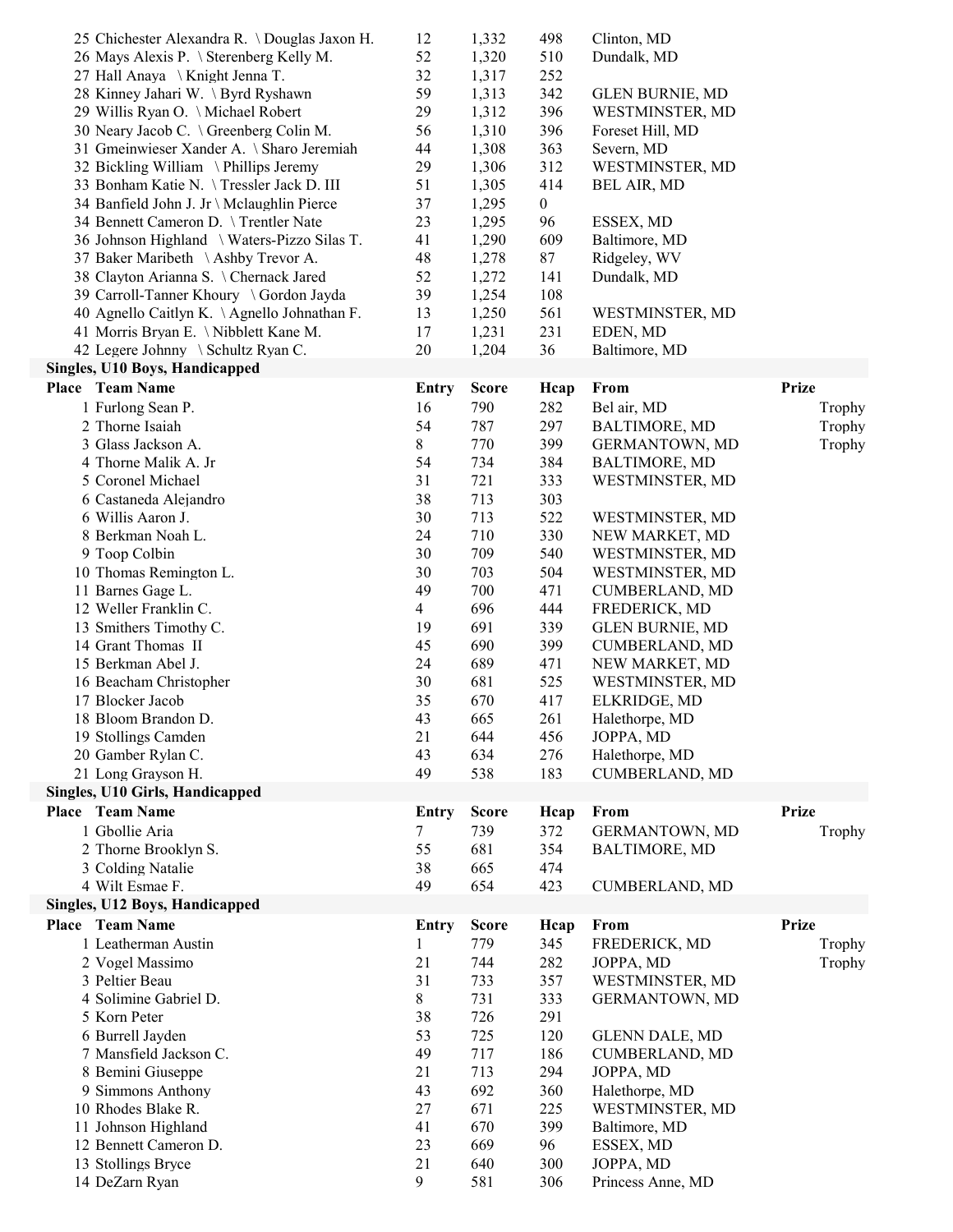| Singles, U12 Girls, Handicapped         |                      |              |                  |                             |              |
|-----------------------------------------|----------------------|--------------|------------------|-----------------------------|--------------|
| Place Team Name                         | <b>Entry</b>         | <b>Score</b> | Hcap             | From                        | <b>Prize</b> |
| 1 Walter Ava                            | 19                   | 709          | 282              | <b>GLEN BURNIE, MD</b>      | Trophy       |
| 2 Davis Nyla S.                         | 42                   | 675          | 333              | <b>BALTIMORE, MD</b>        |              |
| 3 Morgan Skyy                           | 36                   | 674          | 297              |                             |              |
| 4 Mc Garry Liliana P.                   | 58                   | 668          | 384              | <b>CURTIS BAY, MD</b>       |              |
| 5 Walsh Colleen L.                      | 27                   | 657          | 342              | WESTMINSTER, MD             |              |
| 6 Colding Christina                     | 38                   | 656          | 402              |                             |              |
| 7 Carter Alecia                         | 11                   | 629          | 312              | Falling Waters, WV          |              |
| Singles, U15 Boys, Handicapped          |                      |              |                  |                             |              |
| <b>Place</b> Team Name                  | Entry                | <b>Score</b> | Hcap             | From                        | <b>Prize</b> |
| 1 Roberson Nathaniel P.                 | 25                   | 816          | 114              | ABINGDON, MD                | Trophy       |
| 2 Gotwalt Andrew J.                     | 50                   | 808          | 192              | <b>GLEN BURNIE, MD</b>      | Trophy       |
| 3 Furlong Thomas M.                     | 36                   | 773          | 204              |                             | Trophy       |
| 4 Williams Vaughn                       | $\overline{c}$       | 758          | 138              | MOUNT AIRY, MD              | Trophy       |
| 5 Thomas Michael J. Jr                  | 42                   | 756          | 219              | <b>BALTIMORE, MD</b>        | Trophy       |
| 6 Blocker Jalen                         | 35                   | 745          | 258              | ELKRIDGE, MD                |              |
| 7 Glass Bernard R. Jr                   | $\overline{3}$       | 740          | 267              | LEESBURG, VA                |              |
| 8 Murdaugh Alex J.                      | 18                   | 739          | 132              | Littlestown, PA             |              |
| 9 King Tywon R. Jr                      | 32                   | 737          | 165              |                             |              |
| 10 Jordan Daunte D.                     | 12                   | 732          | 162              | Clinton, MD                 |              |
| 11 Navin Cole B.                        | 15                   | 729          | 348              | ABINGDON, MD                |              |
| 11 Wilt Aden D.                         | 47                   | 729          | 225              | WILEY FORD, WV              |              |
| 13 Kollra Sam R.                        | 25                   | 708          | 369              | ABINGDON, MD                |              |
| 13 Shaffer Caleb S.                     | 28                   | 708          | 258              | HAMPSTEAD, MD               |              |
| 15 Trentler Nicolas M.                  | 23                   | 705          | $\boldsymbol{0}$ | ESSEX, MD                   |              |
| 16 Knight Julian                        | 32                   | 694          | 171              |                             |              |
| 17 Muckle Chris                         | 34                   | 690          | 141              |                             |              |
| 18 Castaneda Zhavian                    | 35                   | 686          | 57               | ELKRIDGE, MD                |              |
| 18 Kinney Jahari W.                     | 59                   | 686          | 123              | <b>GLEN BURNIE, MD</b>      |              |
| 20 Weaver Alexander S.                  | 28                   | 685          | 141              | HAMPSTEAD, MD               |              |
| 21 Sass Andrew M.                       | 20                   | 684          | 21               | Baltimore, MD               |              |
| 22 Nibblett Kane M.                     | 17                   | 682          | 135              | EDEN, MD                    |              |
| 22 O' Leary Joshua B.                   | 22                   | 682          | 234              | PARKVILLE, MD               |              |
| 24 Jager Jack A.                        | 15                   | 681          | 315              | ABINGDON, MD                |              |
| 25 Vaisvil Mark C.                      | 22                   | 676          | 111              | PARKVILLE, MD               |              |
| 26 Suddith Cade<br>27 Bockstie Jacob T. | 26                   | 674          | 288              | MONROVIA, MD                |              |
| 28 Kristan Kaimana M.                   | 23<br>$\overline{2}$ | 672<br>668   | 36<br>282        | ESSEX, MD<br>MOUNT AIRY, MD |              |
| 29 Lida Michael III                     | 11                   | 667          | 204              | Falling Waters, WV          |              |
| 30 Jones Michael                        | 34                   | 665          | 75               |                             |              |
| 31 Colling Riley                        | 27                   | 647          | 300              | WESTMINSTER, MD             |              |
| 32 Beck Liam C.                         | 28                   | 635          | 156              | HAMPSTEAD, MD               |              |
| 33 Watts Aiden                          | 10                   | 597          | 54               | Hughesville, MD             |              |
| 34 Neary Jacob C.                       | 56                   | 593          | 159              | Foreset Hill, MD            |              |
| 35 Hickman Joshua                       | 18                   | 589          | 51               | Littlestown, PA             |              |
| 36 Sharo Jeremiah                       | 44                   | 556          | 147              | Severn, MD                  |              |
| 37 Schultz Ryan C.                      | 20                   | 536          | $\boldsymbol{0}$ | Baltimore, MD               |              |
| 38 McLane Chance A.                     | 10                   | 518          | 6                | Hughesville, MD             |              |
| 39 Pomian Matthew                       | 20                   | 517          | 30               | Baltimore, MD               |              |
| Singles, U15 Girls, Handicapped         |                      |              |                  |                             |              |
| <b>Place</b> Team Name                  | Entry                | <b>Score</b> | Hcap             | From                        | <b>Prize</b> |
| 1 Showe Zoie                            | 11                   | 796          | 384              | Falling Waters, WV          | Trophy       |
| 2 McTighe Brenna                        | 46                   | 752          | 108              | Frostburg, MD               | Trophy       |
| 3 Booker Kayla C.                       | 59                   | 750          | 204              | <b>GLEN BURNIE, MD</b>      | Trophy       |
| 4 Carroll Kayla M.                      | 12                   | 746          | 183              | Clinton, MD                 |              |
| 4 Brown Nevaeh                          | 34                   | 746          | 117              |                             |              |
| 6 Martin Gabryelle T.                   | 46                   | 741          | 147              | Frostburg, MD               |              |
| 7 Bolyard Alyssa                        | 27                   | 730          | 309              | WESTMINSTER, MD             |              |
| 8 Street Ashlyn                         | 46                   | 704          | 123              | Frostburg, MD               |              |
| 9 Singleton Carly L.                    | 14                   | 702          | 198              | PERRYVILLE, MD              |              |
| 10 Benson Amber                         | 10                   | 699          | 45               | Hughesville, MD             |              |
| 11 Horn Autumn T.                       | 28                   | 694          | 264              | HAMPSTEAD, MD               |              |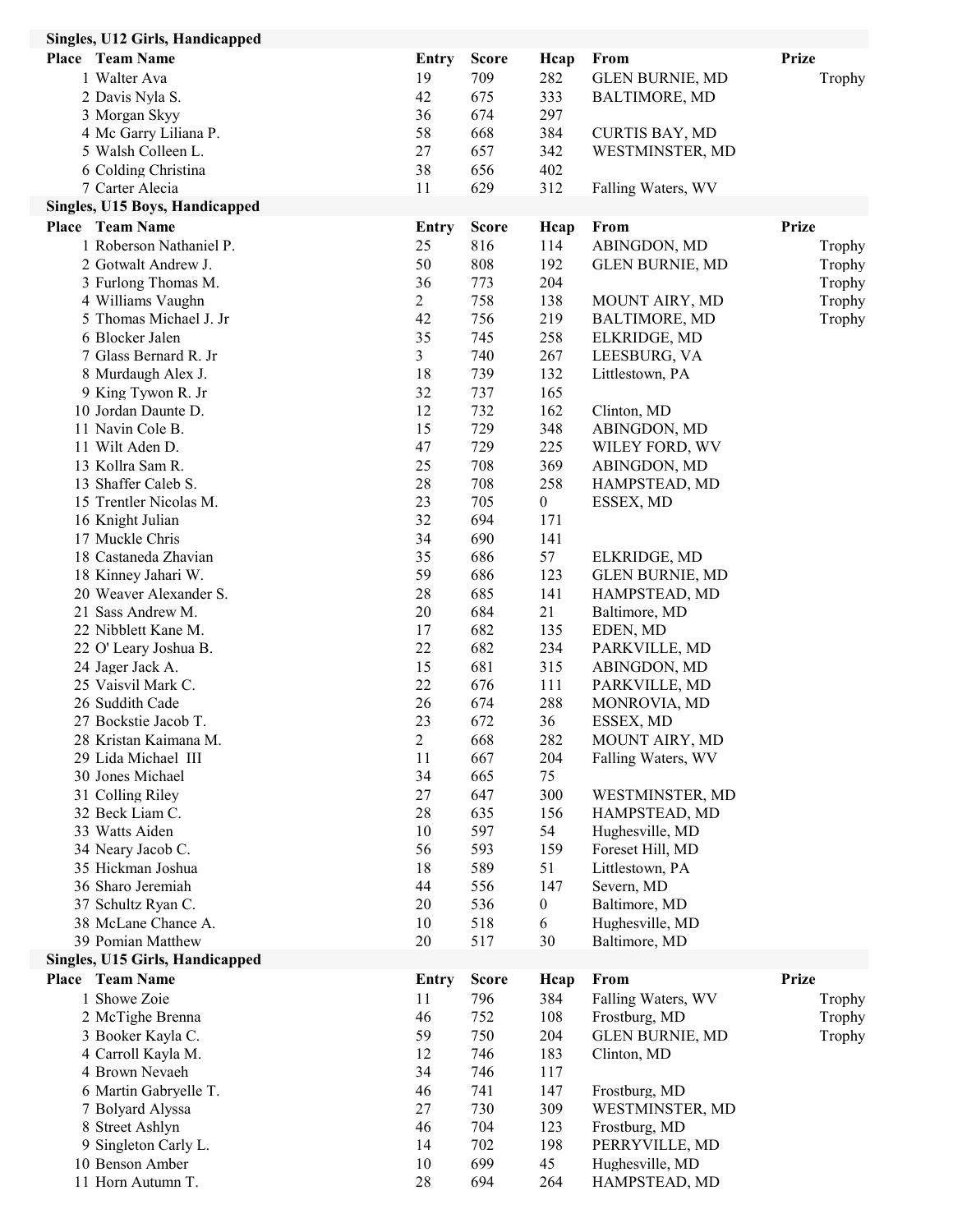| 12 Lamb Kenlee J.                                         | 14       | 681          | 255              | PERRYVILLE, MD                 |              |
|-----------------------------------------------------------|----------|--------------|------------------|--------------------------------|--------------|
| 13 Grant Karina                                           | 45       | 678          | 360              | <b>CUMBERLAND, MD</b>          |              |
| 14 Yates Emmalee E.                                       | 46       | 676          | 225              | Frostburg, MD                  |              |
| 15 Agnello Caitlyn K.                                     | 13       | 674          | 372              | WESTMINSTER, MD                |              |
| 16 Kaylor Kierra L.                                       | 45       | 672          | 315              | <b>CUMBERLAND, MD</b>          |              |
| 17 Hall Anaya                                             | 32       | 667          | 129              |                                |              |
| 18 Smoot Sydney R.                                        | 59       | 647          | 219              | <b>GLEN BURNIE, MD</b>         |              |
| 19 Reardon Lindsey M.                                     | 58       | 640          | 357              | <b>CURTIS BAY, MD</b>          |              |
| 20 Callahan Lindsey                                       | 6        | 627          | 252              | POINT OF ROCKS, MD             |              |
| 21 Pitts Ara                                              | 10       | 623          | 147              | Hughesville, MD                |              |
| Singles, U18 Boys, Handicapped                            |          |              |                  |                                |              |
| <b>Place</b> Team Name                                    | Entry    | <b>Score</b> | Heap             | From                           | <b>Prize</b> |
| 1 Parsons Steven P.                                       | 22       | 827          | 138              | PARKVILLE, MD                  | Trophy       |
| 2 Bobek Drew S.                                           | 22       | 796          | 201              | PARKVILLE, MD                  | Trophy       |
| 3 Greenberg Colin M.                                      | 56       | 783          | 237              | Foreset Hill, MD               | Trophy       |
| 4 Bickling William                                        | 29       | 733          | 165              | WESTMINSTER, MD                | Trophy       |
| 5 Agnello Johnathan F.                                    | 13       | 725          | 189              | WESTMINSTER, MD                | Trophy       |
| 6 Ashby Trevor A.                                         | 48       | 713          | 30               | Ridgeley, WV                   |              |
| 7 Rice Jacob R.                                           | 47       | 711          | 153              | WILEY FORD, WV                 |              |
| 8 Ellen Kevin                                             | 53       | 710          | 144              | <b>GLENN DALE, MD</b>          |              |
| 8 Chernack Jared                                          | 52       | 710          | 51               | Dundalk, MD                    |              |
| 10 Michael Robert                                         | 29       | 707          | 180              | WESTMINSTER, MD                |              |
| 11 Waters-Pizzo Silas T.                                  | 41       | 703          | 210              | Baltimore, MD                  |              |
| 12 Douglas Jaxon H.                                       | 12       | 698          | 231              | Clinton, MD                    |              |
| 13 Legere Johnny                                          | 20       | 695          | 36               | Baltimore, MD                  |              |
| 14 Carroll-Tanner Khoury                                  | 39       | 692          | 69               |                                |              |
| 15 Showe Brent                                            | 11       | 691          | 258              | Falling Waters, WV             |              |
| 16 Trentler Nate                                          | 23       | 690          | $\boldsymbol{0}$ | ESSEX, MD                      |              |
| 16 Barquet Asante                                         | 37       | 690          | 75               |                                |              |
| 16 Willis Ryan O.                                         | 29       | 690          | 216              | WESTMINSTER, MD                |              |
| 19 Gmeinwieser Xander A.                                  | 44       | 686          | 216              | Severn, MD                     |              |
| 20 Byrd Ryshawn                                           | 59       | 679          | 219              | <b>GLEN BURNIE, MD</b>         |              |
| 20 Simmons Robbie B.                                      | 43       | 679          | 81               | Halethorpe, MD                 |              |
| 22 Davis Jalen X.                                         | 42       | 675          | 120              | <b>BALTIMORE, MD</b>           |              |
| 23 Davis Carlos                                           | 42       | 672          | 159              | <b>BALTIMORE, MD</b>           |              |
| 23 Shrader Joseph M.                                      | 6        | 672          | 165              | POINT OF ROCKS, MD             |              |
| 25 Mclaughlin Pierce                                      | 37       | 669          | $\boldsymbol{0}$ |                                |              |
| 26 Gilliam David                                          | 37       | 666          | 63               |                                |              |
| 27 Shockey Cameron B.                                     | 48       | 662          | $\boldsymbol{0}$ | Ridgeley, WV                   |              |
| 28 Singleton Kenneth L.                                   | 14       | 657          | 300              | PERRYVILLE, MD                 |              |
| 29 Bapisteller Blake S.                                   | 50       | 652          | 9                | <b>GLEN BURNIE, MD</b>         |              |
| 30 Toadvine Bryan H. Jr                                   | 17       | 648          | 3                | EDEN, MD                       |              |
| 31 Morris Bryan E.                                        | 17       | 641          | 96               | EDEN, MD                       |              |
| 32 Mehl Dallas<br>33 Gotwalt Joshua                       | 9        | 637          | 270              | Princess Anne, MD              |              |
|                                                           | 50       | 622          | 30               | <b>GLEN BURNIE, MD</b>         |              |
| 34 Phillips Jeremy                                        | 29<br>47 | 619<br>614   | 147<br>129       | WESTMINSTER, MD                |              |
| 35 Liller Malakye                                         |          |              |                  | WILEY FORD, WV                 |              |
| 36 Sgaggero Ashton E.<br>37 Tressler Jack D. III          | 47       | 601          | 180              | WILEY FORD, WV                 |              |
| 38 Banfield John J. Jr                                    | 51       | 573          | 183              | BEL AIR, MD                    |              |
|                                                           | 37       | 551          | $\boldsymbol{0}$ |                                |              |
| 39 Barnhart Tyler                                         | 48       | 542          | 33               | Ridgeley, WV                   |              |
| Singles, U18 Girls, Handicapped<br><b>Place</b> Team Name |          |              |                  |                                | <b>Prize</b> |
|                                                           | Entry    | <b>Score</b> | Heap             | From                           |              |
| 1 Harding Cassandra                                       | 6        | 766          | 165              | POINT OF ROCKS, MD             | Trophy       |
| 2 Donnells Margaret R.                                    | 16       | 757          | 198              | Bel air, MD                    | Trophy       |
| 3 Knopp Kaitlyn                                           | 16       | 736          | 285              | Bel air, MD                    | Trophy       |
| 4 Ripley Meghan B.                                        | 16       | 728          | 180              | Bel air, MD                    |              |
| 5 Kurland Kaylie N.<br>6 Ecker Arin M.                    | 18       | 727          | 135              | Littlestown, PA                |              |
| 6 Clayton Arianna S.                                      | 18<br>52 | 721          | 102<br>90        | Littlestown, PA<br>Dundalk, MD |              |
| 8 Lamb Haiden I.                                          | 14       | 721<br>715   | 117              |                                |              |
| 9 Bonham Katie N.                                         | 51       | 699          | 231              | PERRYVILLE, MD<br>BEL AIR, MD  |              |
| 10 Smith Emily L.                                         | 50       | 673          | 123              | <b>GLEN BURNIE, MD</b>         |              |
|                                                           |          |              |                  |                                |              |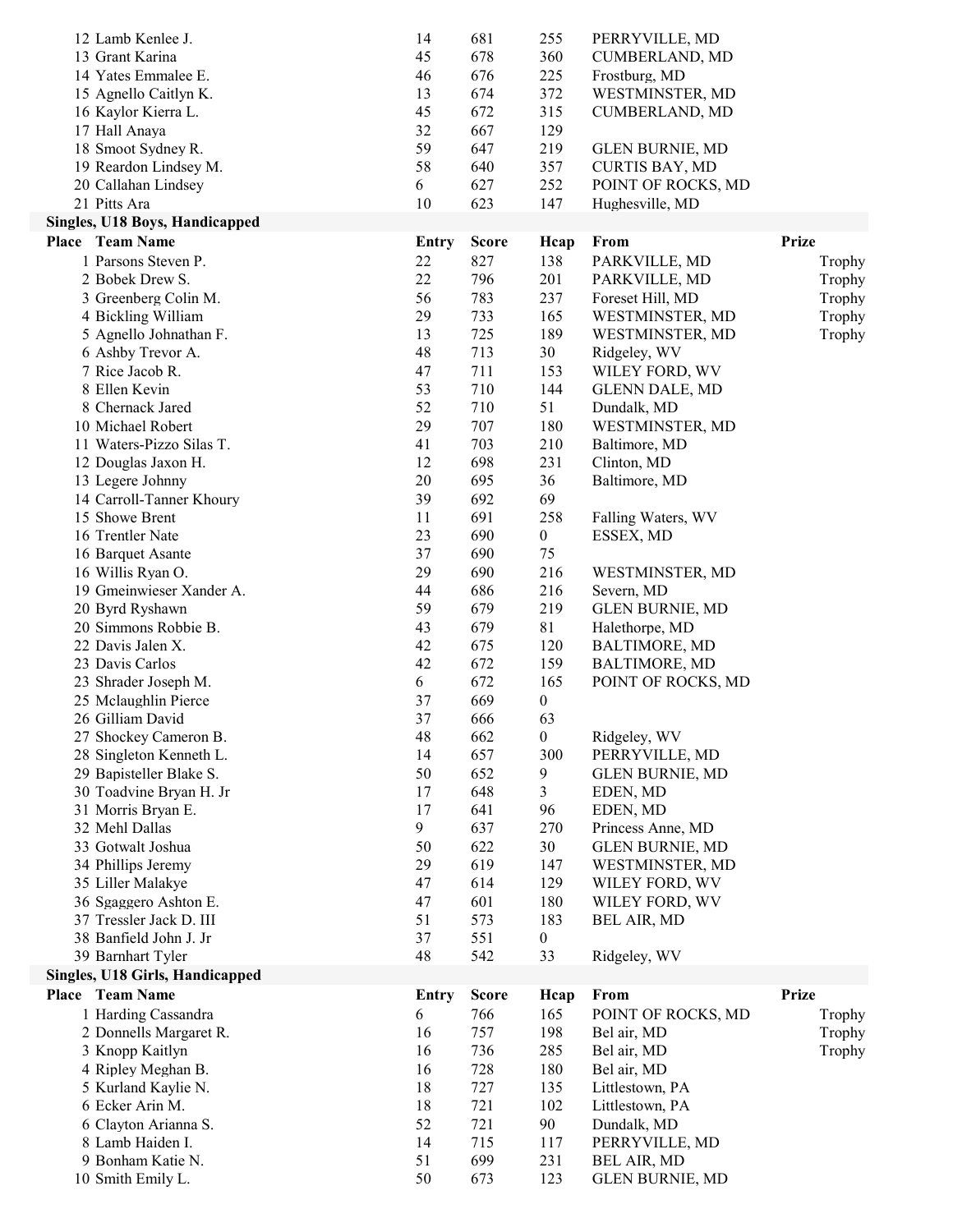| 11 Knight Jenna T.<br>12 Mays Alexis P.<br>13 Baker Maribeth<br>14 Wunch Shelby<br>15 Wolford Cassandra L.<br>16 Chichester Alexandra R.<br>17 Sterenberg Kelly M.<br>18 Muckle Madison<br>19 Gordon Jayda | 32<br>52<br>48<br>17<br>45<br>12<br>52<br>34<br>39 | 664<br>658<br>655<br>646<br>620<br>612<br>604<br>594<br>593 | 123<br>240<br>57<br>96<br>189<br>267<br>270<br>213<br>39 | Dundalk, MD<br>Ridgeley, WV<br>EDEN, MD<br><b>CUMBERLAND, MD</b><br>Clinton, MD<br>Dundalk, MD |              |
|------------------------------------------------------------------------------------------------------------------------------------------------------------------------------------------------------------|----------------------------------------------------|-------------------------------------------------------------|----------------------------------------------------------|------------------------------------------------------------------------------------------------|--------------|
| All Events, U10 Boys, Handicapped                                                                                                                                                                          |                                                    |                                                             |                                                          |                                                                                                |              |
| <b>Place</b> Team Name                                                                                                                                                                                     | <b>Entry</b>                                       | <b>Score</b>                                                | Hcap                                                     | From                                                                                           | <b>Prize</b> |
| 1 Furlong Sean P.                                                                                                                                                                                          | 7                                                  | 2,261                                                       | 846                                                      | <b>GERMANTOWN, MD</b>                                                                          | 1st Scratch  |
| 2 Thorne Isaiah                                                                                                                                                                                            | 54                                                 | 2,243                                                       | 891                                                      | <b>BALTIMORE, MD</b>                                                                           | Jacket       |
| 3 Thorne Malik A. Jr                                                                                                                                                                                       | 54                                                 | 2,221                                                       | 1152                                                     | <b>BALTIMORE, MD</b>                                                                           |              |
| 4 Blocker Jacob                                                                                                                                                                                            | 35                                                 | 2,191                                                       | 1251                                                     | ELKRIDGE, MD                                                                                   |              |
| 5 Barnes Gage L.                                                                                                                                                                                           | 49                                                 | 2,128                                                       | 1413                                                     | <b>CUMBERLAND, MD</b>                                                                          |              |
| 6 Thomas Remington L.                                                                                                                                                                                      | 30                                                 | 2,093                                                       | 1512                                                     | WESTMINSTER, MD                                                                                |              |
| 7 Beacham Christopher                                                                                                                                                                                      | 30                                                 | 2,091                                                       | 1575                                                     | WESTMINSTER, MD                                                                                |              |
| 8 Willis Aaron J.                                                                                                                                                                                          | 30                                                 | 2,089                                                       | 1566                                                     | WESTMINSTER, MD                                                                                |              |
| 9 Toop Colbin                                                                                                                                                                                              | 30                                                 | 2,084                                                       | 1620                                                     | WESTMINSTER, MD                                                                                |              |
| 10 Grant Thomas II<br>11 Bloom Brandon D.                                                                                                                                                                  | 45<br>43                                           | 2,049                                                       | 1197<br>783                                              | CUMBERLAND, MD                                                                                 |              |
| 12 Castaneda Alejandro                                                                                                                                                                                     | 38                                                 | 2,035<br>1,999                                              | 909                                                      | Halethorpe, MD                                                                                 |              |
| 13 Stollings Camden                                                                                                                                                                                        | 21                                                 | 1,923                                                       | 1368                                                     | JOPPA, MD                                                                                      |              |
| 14 Gamber Rylan C.                                                                                                                                                                                         | 43                                                 | 1,859                                                       | 828                                                      | Halethorpe, MD                                                                                 |              |
| 15 Long Grayson H.                                                                                                                                                                                         | 49                                                 | 1,773                                                       | 549                                                      | CUMBERLAND, MD                                                                                 |              |
| All Events, U10 Boys, Scratch                                                                                                                                                                              |                                                    |                                                             |                                                          |                                                                                                |              |
| <b>Place</b> Team Name                                                                                                                                                                                     | Entry                                              | <b>Score</b>                                                | Hcap                                                     | From                                                                                           | <b>Prize</b> |
| 1 Furlong Sean P.                                                                                                                                                                                          | 7                                                  | 1,415                                                       |                                                          | GERMANTOWN, MD                                                                                 | Jacket       |
| 2 Thorne Isaiah                                                                                                                                                                                            | 54                                                 | 1,352                                                       |                                                          | <b>BALTIMORE, MD</b>                                                                           |              |
| 3 Bloom Brandon D.                                                                                                                                                                                         | 43                                                 | 1,252                                                       |                                                          | Halethorpe, MD                                                                                 |              |
| 4 Long Grayson H.                                                                                                                                                                                          | 49                                                 | 1,224                                                       |                                                          | <b>CUMBERLAND, MD</b>                                                                          |              |
| 5 Castaneda Alejandro                                                                                                                                                                                      | 38                                                 | 1,090                                                       |                                                          |                                                                                                |              |
| 6 Thorne Malik A. Jr                                                                                                                                                                                       | 54                                                 | 1,069                                                       |                                                          | <b>BALTIMORE, MD</b>                                                                           |              |
| 7 Gamber Rylan C.                                                                                                                                                                                          | 43                                                 | 1,031                                                       |                                                          | Halethorpe, MD                                                                                 |              |
| 8 Blocker Jacob                                                                                                                                                                                            | 35                                                 | 940                                                         |                                                          | ELKRIDGE, MD                                                                                   |              |
| 9 Grant Thomas II<br>10 Barnes Gage L.                                                                                                                                                                     | 45<br>49                                           | 852<br>715                                                  |                                                          | <b>CUMBERLAND, MD</b><br><b>CUMBERLAND, MD</b>                                                 |              |
| 11 Thomas Remington L.                                                                                                                                                                                     | 30                                                 | 581                                                         |                                                          | WESTMINSTER, MD                                                                                |              |
| 12 Stollings Camden                                                                                                                                                                                        | 21                                                 | 555                                                         |                                                          | JOPPA, MD                                                                                      |              |
| 13 Willis Aaron J.                                                                                                                                                                                         | 30                                                 | 523                                                         |                                                          | WESTMINSTER, MD                                                                                |              |
| 14 Beacham Christopher                                                                                                                                                                                     | 30                                                 | 516                                                         |                                                          | WESTMINSTER, MD                                                                                |              |
| 15 Toop Colbin                                                                                                                                                                                             | 30                                                 | 464                                                         |                                                          | WESTMINSTER, MD                                                                                |              |
| All Events, U10 Girls, Handicapped                                                                                                                                                                         |                                                    |                                                             |                                                          |                                                                                                |              |
| <b>Place</b> Team Name                                                                                                                                                                                     | <b>Entry</b>                                       | <b>Score</b>                                                | Heap                                                     | From                                                                                           | <b>Prize</b> |
| 1 Gbollie Aria                                                                                                                                                                                             | 7                                                  | 2,227                                                       | 1116                                                     | GERMANTOWN, MD                                                                                 | 1st Scratch  |
| 2 Thorne Brooklyn S.                                                                                                                                                                                       | 54                                                 | 2,093                                                       | 1062                                                     | <b>BALTIMORE, MD</b>                                                                           | Jacket       |
| 3 Wilt Esmae F.                                                                                                                                                                                            | 49                                                 | 2,087                                                       | 1269                                                     | CUMBERLAND, MD                                                                                 |              |
| All Events, U10 Girls, Scratch                                                                                                                                                                             |                                                    |                                                             |                                                          |                                                                                                |              |
| <b>Place</b> Team Name                                                                                                                                                                                     | <b>Entry</b>                                       | <b>Score</b>                                                | Hcap                                                     | From                                                                                           | <b>Prize</b> |
| 1 Gbollie Aria                                                                                                                                                                                             | 7                                                  | 1,111                                                       |                                                          | GERMANTOWN, MD                                                                                 | Jacket       |
| 2 Thorne Brooklyn S.                                                                                                                                                                                       | 54                                                 | 1,031                                                       |                                                          | <b>BALTIMORE, MD</b>                                                                           |              |
| 3 Wilt Esmae F.                                                                                                                                                                                            | 49                                                 | 818                                                         |                                                          | <b>CUMBERLAND, MD</b>                                                                          |              |
| All Events, U12 Boys, Handicapped<br><b>Place</b> Team Name                                                                                                                                                | Entry                                              | <b>Score</b>                                                | Hcap                                                     | From                                                                                           | <b>Prize</b> |
| 1 Leatherman Austin                                                                                                                                                                                        | 7                                                  | 2,299                                                       | 1035                                                     | GERMANTOWN, MD                                                                                 | Jacket       |
| 2 Korn Peter                                                                                                                                                                                               | 38                                                 | 2,216                                                       | 873                                                      |                                                                                                |              |
| 3 Vogel Massimo                                                                                                                                                                                            | 21                                                 | 2,177                                                       | 846                                                      | JOPPA, MD                                                                                      |              |
| 4 Simmons Anthony                                                                                                                                                                                          | 43                                                 | 2,157                                                       | 1080                                                     | Halethorpe, MD                                                                                 |              |
| 5 Mansfield Jackson C.                                                                                                                                                                                     | 49                                                 | 2,126                                                       | 558                                                      | <b>CUMBERLAND, MD</b>                                                                          |              |
| 6 Solimine Gabriel D.                                                                                                                                                                                      | 7                                                  | 2,124                                                       | 999                                                      | GERMANTOWN, MD                                                                                 |              |
| 7 Bemini Giuseppe                                                                                                                                                                                          | 21                                                 | 2,116                                                       | 882                                                      | JOPPA, MD                                                                                      |              |
|                                                                                                                                                                                                            | 21                                                 |                                                             |                                                          |                                                                                                |              |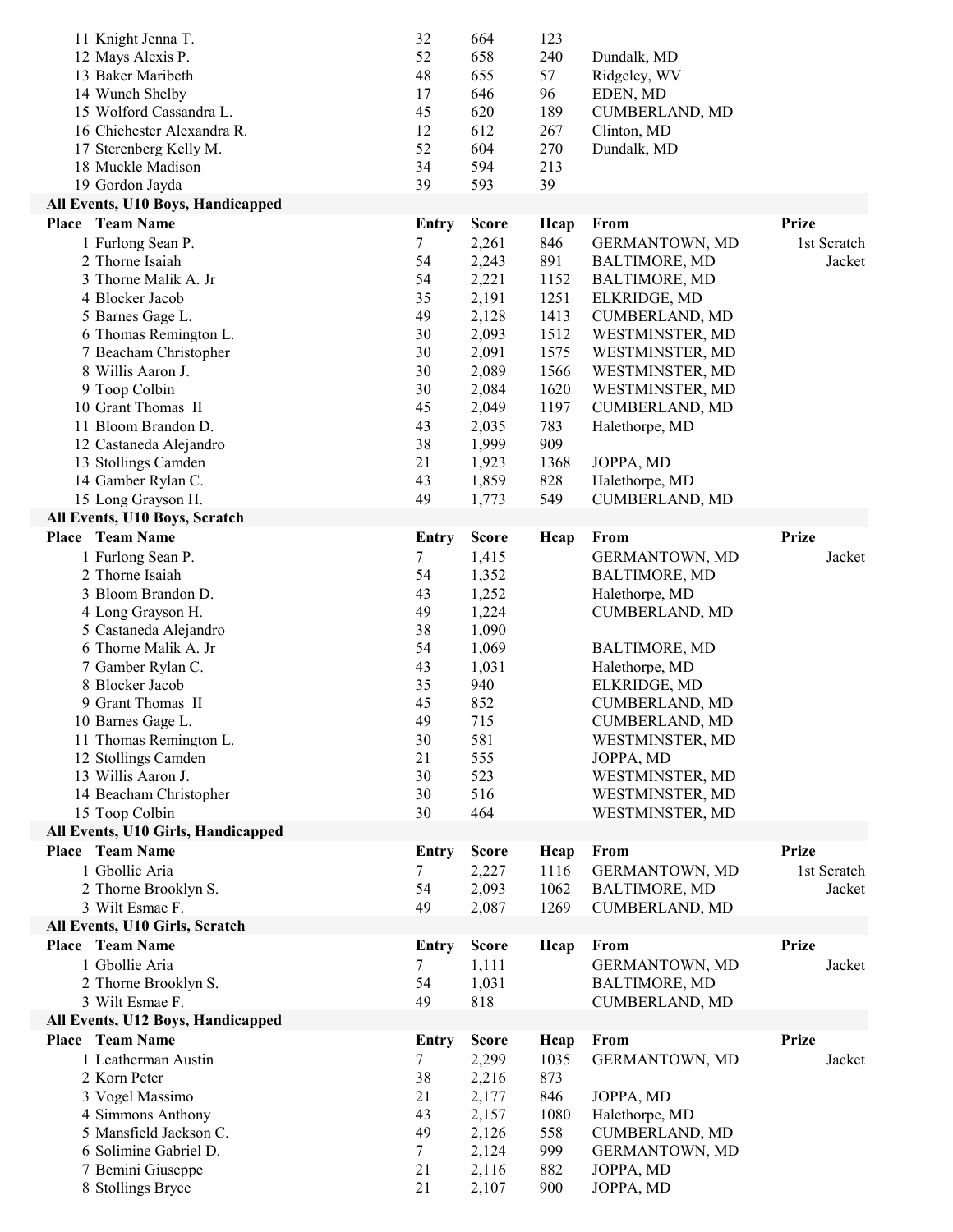| 11 Bennett Cameron D.<br>23<br>288<br>1,924<br>ESSEX, MD<br>All Events, U12 Boys, Scratch<br><b>Place</b> Team Name<br><b>Prize</b><br><b>Score</b><br>From<br><b>Entry</b><br>Heap<br>1 Bennett Cameron D.<br>1,636<br>ESSEX, MD<br>23<br>Jacket<br>49<br>1,568<br>CUMBERLAND, MD<br>2 Mansfield Jackson C.<br>3 Korn Peter<br>38<br>1,343<br>4 Vogel Massimo<br>21<br>1,331<br>JOPPA, MD<br>27<br>5 Rhodes Blake R.<br>1,310<br>WESTMINSTER, MD<br>7<br>6 Leatherman Austin<br>1,264<br><b>GERMANTOWN, MD</b><br>7 Bemini Giuseppe<br>21<br>1,234<br>JOPPA, MD<br>21<br>8 Stollings Bryce<br>1,207<br>JOPPA, MD<br>9 Solimine Gabriel D.<br>7<br>1,125<br>GERMANTOWN, MD<br>10 Simmons Anthony<br>43<br>1,077<br>Halethorpe, MD<br>11 Johnson Highland<br>41<br>803<br>Baltimore, MD<br>All Events, U12 Girls, Handicapped<br><b>Prize</b><br><b>Place</b> Team Name<br>From<br><b>Entry</b><br><b>Score</b><br>Hcap<br>1 Walsh Colleen L.<br>2,077<br>WESTMINSTER, MD<br>27<br>1026<br>Jacket<br>2 Davis Nyla S.<br>42<br>2,076<br>999<br><b>BALTIMORE, MD</b><br>3 Morgan Skyy<br>36<br>2,074<br>891<br>4 Carter Alecia<br>11<br>1,922<br>936<br>Falling Waters, WV<br>All Events, U12 Girls, Scratch<br><b>Place</b> Team Name<br><b>Prize</b><br>From<br><b>Entry</b><br><b>Score</b><br>Heap<br>1 Morgan Skyy<br>1,183<br>36<br>Jacket<br>2 Davis Nyla S.<br>42<br>1,077<br><b>BALTIMORE, MD</b><br>3 Walsh Colleen L.<br>WESTMINSTER, MD<br>27<br>1,051<br>4 Carter Alecia<br>11<br>986<br>Falling Waters, WV<br>All Events, U15 Boys, Handicapped<br>Place Team Name<br><b>Prize</b><br><b>Score</b><br>From<br><b>Entry</b><br>Hcap<br>1 Gotwalt Andrew J.<br>2,274<br><b>GLEN BURNIE, MD</b><br>\$100.00<br>50<br>576<br>32<br>2,260<br>513<br>2 Knight Julian<br>3 Jordan Daunte D.<br>12<br>2,259<br>486<br>Clinton, MD<br>4 Roberson Nathaniel P.<br>16<br>2,244<br>342<br>Bel air, MD<br>5 Kinney Jahari W.<br>59<br>2,234<br>369<br><b>GLEN BURNIE, MD</b><br>6 Murdaugh Alex J.<br>18<br>2,219<br>396<br>Littlestown, PA<br>32<br>7 Blocker Jalen<br>774<br>2,215<br>8 Williams Vaughn<br>$\overline{c}$<br>2,214<br>MOUNT AIRY, MD<br>414<br>9 Thomas Michael J. Jr<br>42<br>2,205<br>657<br><b>BALTIMORE, MD</b><br>10 O' Leary Joshua B.<br>22<br>2,204<br>702<br>PARKVILLE, MD<br>20<br>2,146<br>63<br>11 Sass Andrew M.<br>Baltimore, MD<br>12 Wilt Aden D.<br>47<br>2,124<br>WILEY FORD, WV<br>675<br>6<br>2,123<br>612<br>13 Furlong Thomas M.<br>POINT OF ROCKS, MD<br>14 Bockstie Jacob T.<br>23<br>2,110<br>108<br>ESSEX, MD<br>15 Trentler Nicolas M.<br>23<br>2,080<br>$\boldsymbol{0}$<br>ESSEX, MD<br>16 Colling Riley<br>27<br>2,052<br>900<br>WESTMINSTER, MD<br>17 Weaver Alexander S.<br>28<br>2,042<br>423<br>HAMPSTEAD, MD<br>18 Shaffer Caleb S.<br>28<br>2,010<br>774<br>HAMPSTEAD, MD<br>32<br>2,008<br>19 King Tywon R. Jr<br>495<br>20 Vaisvil Mark C.<br>22<br>2,004<br>333<br>PARKVILLE, MD<br>21 Lida Michael III<br>11<br>1,949<br>Falling Waters, WV<br>612<br>10<br>22 Watts Aiden<br>1,933<br>162<br>Hughesville, MD<br>23 Beck Liam C.<br>28<br>1,879<br>HAMPSTEAD, MD<br>468<br>24 Hickman Joshua<br>Littlestown, PA<br>18<br>1,853<br>153<br>20<br>90<br>25 Pomian Matthew<br>1,840<br>Baltimore, MD<br>26 Nibblett Kane M.<br>17<br>1,831<br>405<br>EDEN, MD<br>27 McLane Chance A.<br>10<br>Hughesville, MD<br>1,827<br>18<br>28 Schultz Ryan C.<br>20<br>$\boldsymbol{0}$<br>Baltimore, MD<br>1,666<br>All Events, U15 Boys, Scratch<br><b>Place</b> Team Name<br>Scholarship<br><b>Score</b><br>From<br><b>Entry</b><br>Heap<br>1 Sass Andrew M.<br>2,083<br>\$100.00<br>20<br>Baltimore, MD<br>2 Trentler Nicolas M.<br>23<br>2,080<br>ESSEX, MD<br>23<br>3 Bockstie Jacob T.<br>2,002<br>ESSEX, MD | 9 Johnson Highland | 41 | 2,000 | 1197 | Baltimore, MD   |  |
|--------------------------------------------------------------------------------------------------------------------------------------------------------------------------------------------------------------------------------------------------------------------------------------------------------------------------------------------------------------------------------------------------------------------------------------------------------------------------------------------------------------------------------------------------------------------------------------------------------------------------------------------------------------------------------------------------------------------------------------------------------------------------------------------------------------------------------------------------------------------------------------------------------------------------------------------------------------------------------------------------------------------------------------------------------------------------------------------------------------------------------------------------------------------------------------------------------------------------------------------------------------------------------------------------------------------------------------------------------------------------------------------------------------------------------------------------------------------------------------------------------------------------------------------------------------------------------------------------------------------------------------------------------------------------------------------------------------------------------------------------------------------------------------------------------------------------------------------------------------------------------------------------------------------------------------------------------------------------------------------------------------------------------------------------------------------------------------------------------------------------------------------------------------------------------------------------------------------------------------------------------------------------------------------------------------------------------------------------------------------------------------------------------------------------------------------------------------------------------------------------------------------------------------------------------------------------------------------------------------------------------------------------------------------------------------------------------------------------------------------------------------------------------------------------------------------------------------------------------------------------------------------------------------------------------------------------------------------------------------------------------------------------------------------------------------------------------------------------------------------------------------------------------------------------------------------------------------------------------------------------------------------------------------------------------------------------------------------------------------------------------------------------------------------------------------------------------------------------------------------------------------------------------------------------------------------------------------------------------------------------------------------------------------------------------------------------------------------------------------------------------------|--------------------|----|-------|------|-----------------|--|
|                                                                                                                                                                                                                                                                                                                                                                                                                                                                                                                                                                                                                                                                                                                                                                                                                                                                                                                                                                                                                                                                                                                                                                                                                                                                                                                                                                                                                                                                                                                                                                                                                                                                                                                                                                                                                                                                                                                                                                                                                                                                                                                                                                                                                                                                                                                                                                                                                                                                                                                                                                                                                                                                                                                                                                                                                                                                                                                                                                                                                                                                                                                                                                                                                                                                                                                                                                                                                                                                                                                                                                                                                                                                                                                                                              | 10 Rhodes Blake R. | 27 | 1,985 | 675  | WESTMINSTER, MD |  |
|                                                                                                                                                                                                                                                                                                                                                                                                                                                                                                                                                                                                                                                                                                                                                                                                                                                                                                                                                                                                                                                                                                                                                                                                                                                                                                                                                                                                                                                                                                                                                                                                                                                                                                                                                                                                                                                                                                                                                                                                                                                                                                                                                                                                                                                                                                                                                                                                                                                                                                                                                                                                                                                                                                                                                                                                                                                                                                                                                                                                                                                                                                                                                                                                                                                                                                                                                                                                                                                                                                                                                                                                                                                                                                                                                              |                    |    |       |      |                 |  |
|                                                                                                                                                                                                                                                                                                                                                                                                                                                                                                                                                                                                                                                                                                                                                                                                                                                                                                                                                                                                                                                                                                                                                                                                                                                                                                                                                                                                                                                                                                                                                                                                                                                                                                                                                                                                                                                                                                                                                                                                                                                                                                                                                                                                                                                                                                                                                                                                                                                                                                                                                                                                                                                                                                                                                                                                                                                                                                                                                                                                                                                                                                                                                                                                                                                                                                                                                                                                                                                                                                                                                                                                                                                                                                                                                              |                    |    |       |      |                 |  |
|                                                                                                                                                                                                                                                                                                                                                                                                                                                                                                                                                                                                                                                                                                                                                                                                                                                                                                                                                                                                                                                                                                                                                                                                                                                                                                                                                                                                                                                                                                                                                                                                                                                                                                                                                                                                                                                                                                                                                                                                                                                                                                                                                                                                                                                                                                                                                                                                                                                                                                                                                                                                                                                                                                                                                                                                                                                                                                                                                                                                                                                                                                                                                                                                                                                                                                                                                                                                                                                                                                                                                                                                                                                                                                                                                              |                    |    |       |      |                 |  |
|                                                                                                                                                                                                                                                                                                                                                                                                                                                                                                                                                                                                                                                                                                                                                                                                                                                                                                                                                                                                                                                                                                                                                                                                                                                                                                                                                                                                                                                                                                                                                                                                                                                                                                                                                                                                                                                                                                                                                                                                                                                                                                                                                                                                                                                                                                                                                                                                                                                                                                                                                                                                                                                                                                                                                                                                                                                                                                                                                                                                                                                                                                                                                                                                                                                                                                                                                                                                                                                                                                                                                                                                                                                                                                                                                              |                    |    |       |      |                 |  |
|                                                                                                                                                                                                                                                                                                                                                                                                                                                                                                                                                                                                                                                                                                                                                                                                                                                                                                                                                                                                                                                                                                                                                                                                                                                                                                                                                                                                                                                                                                                                                                                                                                                                                                                                                                                                                                                                                                                                                                                                                                                                                                                                                                                                                                                                                                                                                                                                                                                                                                                                                                                                                                                                                                                                                                                                                                                                                                                                                                                                                                                                                                                                                                                                                                                                                                                                                                                                                                                                                                                                                                                                                                                                                                                                                              |                    |    |       |      |                 |  |
|                                                                                                                                                                                                                                                                                                                                                                                                                                                                                                                                                                                                                                                                                                                                                                                                                                                                                                                                                                                                                                                                                                                                                                                                                                                                                                                                                                                                                                                                                                                                                                                                                                                                                                                                                                                                                                                                                                                                                                                                                                                                                                                                                                                                                                                                                                                                                                                                                                                                                                                                                                                                                                                                                                                                                                                                                                                                                                                                                                                                                                                                                                                                                                                                                                                                                                                                                                                                                                                                                                                                                                                                                                                                                                                                                              |                    |    |       |      |                 |  |
|                                                                                                                                                                                                                                                                                                                                                                                                                                                                                                                                                                                                                                                                                                                                                                                                                                                                                                                                                                                                                                                                                                                                                                                                                                                                                                                                                                                                                                                                                                                                                                                                                                                                                                                                                                                                                                                                                                                                                                                                                                                                                                                                                                                                                                                                                                                                                                                                                                                                                                                                                                                                                                                                                                                                                                                                                                                                                                                                                                                                                                                                                                                                                                                                                                                                                                                                                                                                                                                                                                                                                                                                                                                                                                                                                              |                    |    |       |      |                 |  |
|                                                                                                                                                                                                                                                                                                                                                                                                                                                                                                                                                                                                                                                                                                                                                                                                                                                                                                                                                                                                                                                                                                                                                                                                                                                                                                                                                                                                                                                                                                                                                                                                                                                                                                                                                                                                                                                                                                                                                                                                                                                                                                                                                                                                                                                                                                                                                                                                                                                                                                                                                                                                                                                                                                                                                                                                                                                                                                                                                                                                                                                                                                                                                                                                                                                                                                                                                                                                                                                                                                                                                                                                                                                                                                                                                              |                    |    |       |      |                 |  |
|                                                                                                                                                                                                                                                                                                                                                                                                                                                                                                                                                                                                                                                                                                                                                                                                                                                                                                                                                                                                                                                                                                                                                                                                                                                                                                                                                                                                                                                                                                                                                                                                                                                                                                                                                                                                                                                                                                                                                                                                                                                                                                                                                                                                                                                                                                                                                                                                                                                                                                                                                                                                                                                                                                                                                                                                                                                                                                                                                                                                                                                                                                                                                                                                                                                                                                                                                                                                                                                                                                                                                                                                                                                                                                                                                              |                    |    |       |      |                 |  |
|                                                                                                                                                                                                                                                                                                                                                                                                                                                                                                                                                                                                                                                                                                                                                                                                                                                                                                                                                                                                                                                                                                                                                                                                                                                                                                                                                                                                                                                                                                                                                                                                                                                                                                                                                                                                                                                                                                                                                                                                                                                                                                                                                                                                                                                                                                                                                                                                                                                                                                                                                                                                                                                                                                                                                                                                                                                                                                                                                                                                                                                                                                                                                                                                                                                                                                                                                                                                                                                                                                                                                                                                                                                                                                                                                              |                    |    |       |      |                 |  |
|                                                                                                                                                                                                                                                                                                                                                                                                                                                                                                                                                                                                                                                                                                                                                                                                                                                                                                                                                                                                                                                                                                                                                                                                                                                                                                                                                                                                                                                                                                                                                                                                                                                                                                                                                                                                                                                                                                                                                                                                                                                                                                                                                                                                                                                                                                                                                                                                                                                                                                                                                                                                                                                                                                                                                                                                                                                                                                                                                                                                                                                                                                                                                                                                                                                                                                                                                                                                                                                                                                                                                                                                                                                                                                                                                              |                    |    |       |      |                 |  |
|                                                                                                                                                                                                                                                                                                                                                                                                                                                                                                                                                                                                                                                                                                                                                                                                                                                                                                                                                                                                                                                                                                                                                                                                                                                                                                                                                                                                                                                                                                                                                                                                                                                                                                                                                                                                                                                                                                                                                                                                                                                                                                                                                                                                                                                                                                                                                                                                                                                                                                                                                                                                                                                                                                                                                                                                                                                                                                                                                                                                                                                                                                                                                                                                                                                                                                                                                                                                                                                                                                                                                                                                                                                                                                                                                              |                    |    |       |      |                 |  |
|                                                                                                                                                                                                                                                                                                                                                                                                                                                                                                                                                                                                                                                                                                                                                                                                                                                                                                                                                                                                                                                                                                                                                                                                                                                                                                                                                                                                                                                                                                                                                                                                                                                                                                                                                                                                                                                                                                                                                                                                                                                                                                                                                                                                                                                                                                                                                                                                                                                                                                                                                                                                                                                                                                                                                                                                                                                                                                                                                                                                                                                                                                                                                                                                                                                                                                                                                                                                                                                                                                                                                                                                                                                                                                                                                              |                    |    |       |      |                 |  |
|                                                                                                                                                                                                                                                                                                                                                                                                                                                                                                                                                                                                                                                                                                                                                                                                                                                                                                                                                                                                                                                                                                                                                                                                                                                                                                                                                                                                                                                                                                                                                                                                                                                                                                                                                                                                                                                                                                                                                                                                                                                                                                                                                                                                                                                                                                                                                                                                                                                                                                                                                                                                                                                                                                                                                                                                                                                                                                                                                                                                                                                                                                                                                                                                                                                                                                                                                                                                                                                                                                                                                                                                                                                                                                                                                              |                    |    |       |      |                 |  |
|                                                                                                                                                                                                                                                                                                                                                                                                                                                                                                                                                                                                                                                                                                                                                                                                                                                                                                                                                                                                                                                                                                                                                                                                                                                                                                                                                                                                                                                                                                                                                                                                                                                                                                                                                                                                                                                                                                                                                                                                                                                                                                                                                                                                                                                                                                                                                                                                                                                                                                                                                                                                                                                                                                                                                                                                                                                                                                                                                                                                                                                                                                                                                                                                                                                                                                                                                                                                                                                                                                                                                                                                                                                                                                                                                              |                    |    |       |      |                 |  |
|                                                                                                                                                                                                                                                                                                                                                                                                                                                                                                                                                                                                                                                                                                                                                                                                                                                                                                                                                                                                                                                                                                                                                                                                                                                                                                                                                                                                                                                                                                                                                                                                                                                                                                                                                                                                                                                                                                                                                                                                                                                                                                                                                                                                                                                                                                                                                                                                                                                                                                                                                                                                                                                                                                                                                                                                                                                                                                                                                                                                                                                                                                                                                                                                                                                                                                                                                                                                                                                                                                                                                                                                                                                                                                                                                              |                    |    |       |      |                 |  |
|                                                                                                                                                                                                                                                                                                                                                                                                                                                                                                                                                                                                                                                                                                                                                                                                                                                                                                                                                                                                                                                                                                                                                                                                                                                                                                                                                                                                                                                                                                                                                                                                                                                                                                                                                                                                                                                                                                                                                                                                                                                                                                                                                                                                                                                                                                                                                                                                                                                                                                                                                                                                                                                                                                                                                                                                                                                                                                                                                                                                                                                                                                                                                                                                                                                                                                                                                                                                                                                                                                                                                                                                                                                                                                                                                              |                    |    |       |      |                 |  |
|                                                                                                                                                                                                                                                                                                                                                                                                                                                                                                                                                                                                                                                                                                                                                                                                                                                                                                                                                                                                                                                                                                                                                                                                                                                                                                                                                                                                                                                                                                                                                                                                                                                                                                                                                                                                                                                                                                                                                                                                                                                                                                                                                                                                                                                                                                                                                                                                                                                                                                                                                                                                                                                                                                                                                                                                                                                                                                                                                                                                                                                                                                                                                                                                                                                                                                                                                                                                                                                                                                                                                                                                                                                                                                                                                              |                    |    |       |      |                 |  |
|                                                                                                                                                                                                                                                                                                                                                                                                                                                                                                                                                                                                                                                                                                                                                                                                                                                                                                                                                                                                                                                                                                                                                                                                                                                                                                                                                                                                                                                                                                                                                                                                                                                                                                                                                                                                                                                                                                                                                                                                                                                                                                                                                                                                                                                                                                                                                                                                                                                                                                                                                                                                                                                                                                                                                                                                                                                                                                                                                                                                                                                                                                                                                                                                                                                                                                                                                                                                                                                                                                                                                                                                                                                                                                                                                              |                    |    |       |      |                 |  |
|                                                                                                                                                                                                                                                                                                                                                                                                                                                                                                                                                                                                                                                                                                                                                                                                                                                                                                                                                                                                                                                                                                                                                                                                                                                                                                                                                                                                                                                                                                                                                                                                                                                                                                                                                                                                                                                                                                                                                                                                                                                                                                                                                                                                                                                                                                                                                                                                                                                                                                                                                                                                                                                                                                                                                                                                                                                                                                                                                                                                                                                                                                                                                                                                                                                                                                                                                                                                                                                                                                                                                                                                                                                                                                                                                              |                    |    |       |      |                 |  |
|                                                                                                                                                                                                                                                                                                                                                                                                                                                                                                                                                                                                                                                                                                                                                                                                                                                                                                                                                                                                                                                                                                                                                                                                                                                                                                                                                                                                                                                                                                                                                                                                                                                                                                                                                                                                                                                                                                                                                                                                                                                                                                                                                                                                                                                                                                                                                                                                                                                                                                                                                                                                                                                                                                                                                                                                                                                                                                                                                                                                                                                                                                                                                                                                                                                                                                                                                                                                                                                                                                                                                                                                                                                                                                                                                              |                    |    |       |      |                 |  |
|                                                                                                                                                                                                                                                                                                                                                                                                                                                                                                                                                                                                                                                                                                                                                                                                                                                                                                                                                                                                                                                                                                                                                                                                                                                                                                                                                                                                                                                                                                                                                                                                                                                                                                                                                                                                                                                                                                                                                                                                                                                                                                                                                                                                                                                                                                                                                                                                                                                                                                                                                                                                                                                                                                                                                                                                                                                                                                                                                                                                                                                                                                                                                                                                                                                                                                                                                                                                                                                                                                                                                                                                                                                                                                                                                              |                    |    |       |      |                 |  |
|                                                                                                                                                                                                                                                                                                                                                                                                                                                                                                                                                                                                                                                                                                                                                                                                                                                                                                                                                                                                                                                                                                                                                                                                                                                                                                                                                                                                                                                                                                                                                                                                                                                                                                                                                                                                                                                                                                                                                                                                                                                                                                                                                                                                                                                                                                                                                                                                                                                                                                                                                                                                                                                                                                                                                                                                                                                                                                                                                                                                                                                                                                                                                                                                                                                                                                                                                                                                                                                                                                                                                                                                                                                                                                                                                              |                    |    |       |      |                 |  |
|                                                                                                                                                                                                                                                                                                                                                                                                                                                                                                                                                                                                                                                                                                                                                                                                                                                                                                                                                                                                                                                                                                                                                                                                                                                                                                                                                                                                                                                                                                                                                                                                                                                                                                                                                                                                                                                                                                                                                                                                                                                                                                                                                                                                                                                                                                                                                                                                                                                                                                                                                                                                                                                                                                                                                                                                                                                                                                                                                                                                                                                                                                                                                                                                                                                                                                                                                                                                                                                                                                                                                                                                                                                                                                                                                              |                    |    |       |      |                 |  |
|                                                                                                                                                                                                                                                                                                                                                                                                                                                                                                                                                                                                                                                                                                                                                                                                                                                                                                                                                                                                                                                                                                                                                                                                                                                                                                                                                                                                                                                                                                                                                                                                                                                                                                                                                                                                                                                                                                                                                                                                                                                                                                                                                                                                                                                                                                                                                                                                                                                                                                                                                                                                                                                                                                                                                                                                                                                                                                                                                                                                                                                                                                                                                                                                                                                                                                                                                                                                                                                                                                                                                                                                                                                                                                                                                              |                    |    |       |      |                 |  |
|                                                                                                                                                                                                                                                                                                                                                                                                                                                                                                                                                                                                                                                                                                                                                                                                                                                                                                                                                                                                                                                                                                                                                                                                                                                                                                                                                                                                                                                                                                                                                                                                                                                                                                                                                                                                                                                                                                                                                                                                                                                                                                                                                                                                                                                                                                                                                                                                                                                                                                                                                                                                                                                                                                                                                                                                                                                                                                                                                                                                                                                                                                                                                                                                                                                                                                                                                                                                                                                                                                                                                                                                                                                                                                                                                              |                    |    |       |      |                 |  |
|                                                                                                                                                                                                                                                                                                                                                                                                                                                                                                                                                                                                                                                                                                                                                                                                                                                                                                                                                                                                                                                                                                                                                                                                                                                                                                                                                                                                                                                                                                                                                                                                                                                                                                                                                                                                                                                                                                                                                                                                                                                                                                                                                                                                                                                                                                                                                                                                                                                                                                                                                                                                                                                                                                                                                                                                                                                                                                                                                                                                                                                                                                                                                                                                                                                                                                                                                                                                                                                                                                                                                                                                                                                                                                                                                              |                    |    |       |      |                 |  |
|                                                                                                                                                                                                                                                                                                                                                                                                                                                                                                                                                                                                                                                                                                                                                                                                                                                                                                                                                                                                                                                                                                                                                                                                                                                                                                                                                                                                                                                                                                                                                                                                                                                                                                                                                                                                                                                                                                                                                                                                                                                                                                                                                                                                                                                                                                                                                                                                                                                                                                                                                                                                                                                                                                                                                                                                                                                                                                                                                                                                                                                                                                                                                                                                                                                                                                                                                                                                                                                                                                                                                                                                                                                                                                                                                              |                    |    |       |      |                 |  |
|                                                                                                                                                                                                                                                                                                                                                                                                                                                                                                                                                                                                                                                                                                                                                                                                                                                                                                                                                                                                                                                                                                                                                                                                                                                                                                                                                                                                                                                                                                                                                                                                                                                                                                                                                                                                                                                                                                                                                                                                                                                                                                                                                                                                                                                                                                                                                                                                                                                                                                                                                                                                                                                                                                                                                                                                                                                                                                                                                                                                                                                                                                                                                                                                                                                                                                                                                                                                                                                                                                                                                                                                                                                                                                                                                              |                    |    |       |      |                 |  |
|                                                                                                                                                                                                                                                                                                                                                                                                                                                                                                                                                                                                                                                                                                                                                                                                                                                                                                                                                                                                                                                                                                                                                                                                                                                                                                                                                                                                                                                                                                                                                                                                                                                                                                                                                                                                                                                                                                                                                                                                                                                                                                                                                                                                                                                                                                                                                                                                                                                                                                                                                                                                                                                                                                                                                                                                                                                                                                                                                                                                                                                                                                                                                                                                                                                                                                                                                                                                                                                                                                                                                                                                                                                                                                                                                              |                    |    |       |      |                 |  |
|                                                                                                                                                                                                                                                                                                                                                                                                                                                                                                                                                                                                                                                                                                                                                                                                                                                                                                                                                                                                                                                                                                                                                                                                                                                                                                                                                                                                                                                                                                                                                                                                                                                                                                                                                                                                                                                                                                                                                                                                                                                                                                                                                                                                                                                                                                                                                                                                                                                                                                                                                                                                                                                                                                                                                                                                                                                                                                                                                                                                                                                                                                                                                                                                                                                                                                                                                                                                                                                                                                                                                                                                                                                                                                                                                              |                    |    |       |      |                 |  |
|                                                                                                                                                                                                                                                                                                                                                                                                                                                                                                                                                                                                                                                                                                                                                                                                                                                                                                                                                                                                                                                                                                                                                                                                                                                                                                                                                                                                                                                                                                                                                                                                                                                                                                                                                                                                                                                                                                                                                                                                                                                                                                                                                                                                                                                                                                                                                                                                                                                                                                                                                                                                                                                                                                                                                                                                                                                                                                                                                                                                                                                                                                                                                                                                                                                                                                                                                                                                                                                                                                                                                                                                                                                                                                                                                              |                    |    |       |      |                 |  |
|                                                                                                                                                                                                                                                                                                                                                                                                                                                                                                                                                                                                                                                                                                                                                                                                                                                                                                                                                                                                                                                                                                                                                                                                                                                                                                                                                                                                                                                                                                                                                                                                                                                                                                                                                                                                                                                                                                                                                                                                                                                                                                                                                                                                                                                                                                                                                                                                                                                                                                                                                                                                                                                                                                                                                                                                                                                                                                                                                                                                                                                                                                                                                                                                                                                                                                                                                                                                                                                                                                                                                                                                                                                                                                                                                              |                    |    |       |      |                 |  |
|                                                                                                                                                                                                                                                                                                                                                                                                                                                                                                                                                                                                                                                                                                                                                                                                                                                                                                                                                                                                                                                                                                                                                                                                                                                                                                                                                                                                                                                                                                                                                                                                                                                                                                                                                                                                                                                                                                                                                                                                                                                                                                                                                                                                                                                                                                                                                                                                                                                                                                                                                                                                                                                                                                                                                                                                                                                                                                                                                                                                                                                                                                                                                                                                                                                                                                                                                                                                                                                                                                                                                                                                                                                                                                                                                              |                    |    |       |      |                 |  |
|                                                                                                                                                                                                                                                                                                                                                                                                                                                                                                                                                                                                                                                                                                                                                                                                                                                                                                                                                                                                                                                                                                                                                                                                                                                                                                                                                                                                                                                                                                                                                                                                                                                                                                                                                                                                                                                                                                                                                                                                                                                                                                                                                                                                                                                                                                                                                                                                                                                                                                                                                                                                                                                                                                                                                                                                                                                                                                                                                                                                                                                                                                                                                                                                                                                                                                                                                                                                                                                                                                                                                                                                                                                                                                                                                              |                    |    |       |      |                 |  |
|                                                                                                                                                                                                                                                                                                                                                                                                                                                                                                                                                                                                                                                                                                                                                                                                                                                                                                                                                                                                                                                                                                                                                                                                                                                                                                                                                                                                                                                                                                                                                                                                                                                                                                                                                                                                                                                                                                                                                                                                                                                                                                                                                                                                                                                                                                                                                                                                                                                                                                                                                                                                                                                                                                                                                                                                                                                                                                                                                                                                                                                                                                                                                                                                                                                                                                                                                                                                                                                                                                                                                                                                                                                                                                                                                              |                    |    |       |      |                 |  |
|                                                                                                                                                                                                                                                                                                                                                                                                                                                                                                                                                                                                                                                                                                                                                                                                                                                                                                                                                                                                                                                                                                                                                                                                                                                                                                                                                                                                                                                                                                                                                                                                                                                                                                                                                                                                                                                                                                                                                                                                                                                                                                                                                                                                                                                                                                                                                                                                                                                                                                                                                                                                                                                                                                                                                                                                                                                                                                                                                                                                                                                                                                                                                                                                                                                                                                                                                                                                                                                                                                                                                                                                                                                                                                                                                              |                    |    |       |      |                 |  |
|                                                                                                                                                                                                                                                                                                                                                                                                                                                                                                                                                                                                                                                                                                                                                                                                                                                                                                                                                                                                                                                                                                                                                                                                                                                                                                                                                                                                                                                                                                                                                                                                                                                                                                                                                                                                                                                                                                                                                                                                                                                                                                                                                                                                                                                                                                                                                                                                                                                                                                                                                                                                                                                                                                                                                                                                                                                                                                                                                                                                                                                                                                                                                                                                                                                                                                                                                                                                                                                                                                                                                                                                                                                                                                                                                              |                    |    |       |      |                 |  |
|                                                                                                                                                                                                                                                                                                                                                                                                                                                                                                                                                                                                                                                                                                                                                                                                                                                                                                                                                                                                                                                                                                                                                                                                                                                                                                                                                                                                                                                                                                                                                                                                                                                                                                                                                                                                                                                                                                                                                                                                                                                                                                                                                                                                                                                                                                                                                                                                                                                                                                                                                                                                                                                                                                                                                                                                                                                                                                                                                                                                                                                                                                                                                                                                                                                                                                                                                                                                                                                                                                                                                                                                                                                                                                                                                              |                    |    |       |      |                 |  |
|                                                                                                                                                                                                                                                                                                                                                                                                                                                                                                                                                                                                                                                                                                                                                                                                                                                                                                                                                                                                                                                                                                                                                                                                                                                                                                                                                                                                                                                                                                                                                                                                                                                                                                                                                                                                                                                                                                                                                                                                                                                                                                                                                                                                                                                                                                                                                                                                                                                                                                                                                                                                                                                                                                                                                                                                                                                                                                                                                                                                                                                                                                                                                                                                                                                                                                                                                                                                                                                                                                                                                                                                                                                                                                                                                              |                    |    |       |      |                 |  |
|                                                                                                                                                                                                                                                                                                                                                                                                                                                                                                                                                                                                                                                                                                                                                                                                                                                                                                                                                                                                                                                                                                                                                                                                                                                                                                                                                                                                                                                                                                                                                                                                                                                                                                                                                                                                                                                                                                                                                                                                                                                                                                                                                                                                                                                                                                                                                                                                                                                                                                                                                                                                                                                                                                                                                                                                                                                                                                                                                                                                                                                                                                                                                                                                                                                                                                                                                                                                                                                                                                                                                                                                                                                                                                                                                              |                    |    |       |      |                 |  |
|                                                                                                                                                                                                                                                                                                                                                                                                                                                                                                                                                                                                                                                                                                                                                                                                                                                                                                                                                                                                                                                                                                                                                                                                                                                                                                                                                                                                                                                                                                                                                                                                                                                                                                                                                                                                                                                                                                                                                                                                                                                                                                                                                                                                                                                                                                                                                                                                                                                                                                                                                                                                                                                                                                                                                                                                                                                                                                                                                                                                                                                                                                                                                                                                                                                                                                                                                                                                                                                                                                                                                                                                                                                                                                                                                              |                    |    |       |      |                 |  |
|                                                                                                                                                                                                                                                                                                                                                                                                                                                                                                                                                                                                                                                                                                                                                                                                                                                                                                                                                                                                                                                                                                                                                                                                                                                                                                                                                                                                                                                                                                                                                                                                                                                                                                                                                                                                                                                                                                                                                                                                                                                                                                                                                                                                                                                                                                                                                                                                                                                                                                                                                                                                                                                                                                                                                                                                                                                                                                                                                                                                                                                                                                                                                                                                                                                                                                                                                                                                                                                                                                                                                                                                                                                                                                                                                              |                    |    |       |      |                 |  |
|                                                                                                                                                                                                                                                                                                                                                                                                                                                                                                                                                                                                                                                                                                                                                                                                                                                                                                                                                                                                                                                                                                                                                                                                                                                                                                                                                                                                                                                                                                                                                                                                                                                                                                                                                                                                                                                                                                                                                                                                                                                                                                                                                                                                                                                                                                                                                                                                                                                                                                                                                                                                                                                                                                                                                                                                                                                                                                                                                                                                                                                                                                                                                                                                                                                                                                                                                                                                                                                                                                                                                                                                                                                                                                                                                              |                    |    |       |      |                 |  |
|                                                                                                                                                                                                                                                                                                                                                                                                                                                                                                                                                                                                                                                                                                                                                                                                                                                                                                                                                                                                                                                                                                                                                                                                                                                                                                                                                                                                                                                                                                                                                                                                                                                                                                                                                                                                                                                                                                                                                                                                                                                                                                                                                                                                                                                                                                                                                                                                                                                                                                                                                                                                                                                                                                                                                                                                                                                                                                                                                                                                                                                                                                                                                                                                                                                                                                                                                                                                                                                                                                                                                                                                                                                                                                                                                              |                    |    |       |      |                 |  |
|                                                                                                                                                                                                                                                                                                                                                                                                                                                                                                                                                                                                                                                                                                                                                                                                                                                                                                                                                                                                                                                                                                                                                                                                                                                                                                                                                                                                                                                                                                                                                                                                                                                                                                                                                                                                                                                                                                                                                                                                                                                                                                                                                                                                                                                                                                                                                                                                                                                                                                                                                                                                                                                                                                                                                                                                                                                                                                                                                                                                                                                                                                                                                                                                                                                                                                                                                                                                                                                                                                                                                                                                                                                                                                                                                              |                    |    |       |      |                 |  |
|                                                                                                                                                                                                                                                                                                                                                                                                                                                                                                                                                                                                                                                                                                                                                                                                                                                                                                                                                                                                                                                                                                                                                                                                                                                                                                                                                                                                                                                                                                                                                                                                                                                                                                                                                                                                                                                                                                                                                                                                                                                                                                                                                                                                                                                                                                                                                                                                                                                                                                                                                                                                                                                                                                                                                                                                                                                                                                                                                                                                                                                                                                                                                                                                                                                                                                                                                                                                                                                                                                                                                                                                                                                                                                                                                              |                    |    |       |      |                 |  |
|                                                                                                                                                                                                                                                                                                                                                                                                                                                                                                                                                                                                                                                                                                                                                                                                                                                                                                                                                                                                                                                                                                                                                                                                                                                                                                                                                                                                                                                                                                                                                                                                                                                                                                                                                                                                                                                                                                                                                                                                                                                                                                                                                                                                                                                                                                                                                                                                                                                                                                                                                                                                                                                                                                                                                                                                                                                                                                                                                                                                                                                                                                                                                                                                                                                                                                                                                                                                                                                                                                                                                                                                                                                                                                                                                              |                    |    |       |      |                 |  |
|                                                                                                                                                                                                                                                                                                                                                                                                                                                                                                                                                                                                                                                                                                                                                                                                                                                                                                                                                                                                                                                                                                                                                                                                                                                                                                                                                                                                                                                                                                                                                                                                                                                                                                                                                                                                                                                                                                                                                                                                                                                                                                                                                                                                                                                                                                                                                                                                                                                                                                                                                                                                                                                                                                                                                                                                                                                                                                                                                                                                                                                                                                                                                                                                                                                                                                                                                                                                                                                                                                                                                                                                                                                                                                                                                              |                    |    |       |      |                 |  |
|                                                                                                                                                                                                                                                                                                                                                                                                                                                                                                                                                                                                                                                                                                                                                                                                                                                                                                                                                                                                                                                                                                                                                                                                                                                                                                                                                                                                                                                                                                                                                                                                                                                                                                                                                                                                                                                                                                                                                                                                                                                                                                                                                                                                                                                                                                                                                                                                                                                                                                                                                                                                                                                                                                                                                                                                                                                                                                                                                                                                                                                                                                                                                                                                                                                                                                                                                                                                                                                                                                                                                                                                                                                                                                                                                              |                    |    |       |      |                 |  |
|                                                                                                                                                                                                                                                                                                                                                                                                                                                                                                                                                                                                                                                                                                                                                                                                                                                                                                                                                                                                                                                                                                                                                                                                                                                                                                                                                                                                                                                                                                                                                                                                                                                                                                                                                                                                                                                                                                                                                                                                                                                                                                                                                                                                                                                                                                                                                                                                                                                                                                                                                                                                                                                                                                                                                                                                                                                                                                                                                                                                                                                                                                                                                                                                                                                                                                                                                                                                                                                                                                                                                                                                                                                                                                                                                              |                    |    |       |      |                 |  |
|                                                                                                                                                                                                                                                                                                                                                                                                                                                                                                                                                                                                                                                                                                                                                                                                                                                                                                                                                                                                                                                                                                                                                                                                                                                                                                                                                                                                                                                                                                                                                                                                                                                                                                                                                                                                                                                                                                                                                                                                                                                                                                                                                                                                                                                                                                                                                                                                                                                                                                                                                                                                                                                                                                                                                                                                                                                                                                                                                                                                                                                                                                                                                                                                                                                                                                                                                                                                                                                                                                                                                                                                                                                                                                                                                              |                    |    |       |      |                 |  |
|                                                                                                                                                                                                                                                                                                                                                                                                                                                                                                                                                                                                                                                                                                                                                                                                                                                                                                                                                                                                                                                                                                                                                                                                                                                                                                                                                                                                                                                                                                                                                                                                                                                                                                                                                                                                                                                                                                                                                                                                                                                                                                                                                                                                                                                                                                                                                                                                                                                                                                                                                                                                                                                                                                                                                                                                                                                                                                                                                                                                                                                                                                                                                                                                                                                                                                                                                                                                                                                                                                                                                                                                                                                                                                                                                              |                    |    |       |      |                 |  |
|                                                                                                                                                                                                                                                                                                                                                                                                                                                                                                                                                                                                                                                                                                                                                                                                                                                                                                                                                                                                                                                                                                                                                                                                                                                                                                                                                                                                                                                                                                                                                                                                                                                                                                                                                                                                                                                                                                                                                                                                                                                                                                                                                                                                                                                                                                                                                                                                                                                                                                                                                                                                                                                                                                                                                                                                                                                                                                                                                                                                                                                                                                                                                                                                                                                                                                                                                                                                                                                                                                                                                                                                                                                                                                                                                              |                    |    |       |      |                 |  |
|                                                                                                                                                                                                                                                                                                                                                                                                                                                                                                                                                                                                                                                                                                                                                                                                                                                                                                                                                                                                                                                                                                                                                                                                                                                                                                                                                                                                                                                                                                                                                                                                                                                                                                                                                                                                                                                                                                                                                                                                                                                                                                                                                                                                                                                                                                                                                                                                                                                                                                                                                                                                                                                                                                                                                                                                                                                                                                                                                                                                                                                                                                                                                                                                                                                                                                                                                                                                                                                                                                                                                                                                                                                                                                                                                              |                    |    |       |      |                 |  |
|                                                                                                                                                                                                                                                                                                                                                                                                                                                                                                                                                                                                                                                                                                                                                                                                                                                                                                                                                                                                                                                                                                                                                                                                                                                                                                                                                                                                                                                                                                                                                                                                                                                                                                                                                                                                                                                                                                                                                                                                                                                                                                                                                                                                                                                                                                                                                                                                                                                                                                                                                                                                                                                                                                                                                                                                                                                                                                                                                                                                                                                                                                                                                                                                                                                                                                                                                                                                                                                                                                                                                                                                                                                                                                                                                              |                    |    |       |      |                 |  |
|                                                                                                                                                                                                                                                                                                                                                                                                                                                                                                                                                                                                                                                                                                                                                                                                                                                                                                                                                                                                                                                                                                                                                                                                                                                                                                                                                                                                                                                                                                                                                                                                                                                                                                                                                                                                                                                                                                                                                                                                                                                                                                                                                                                                                                                                                                                                                                                                                                                                                                                                                                                                                                                                                                                                                                                                                                                                                                                                                                                                                                                                                                                                                                                                                                                                                                                                                                                                                                                                                                                                                                                                                                                                                                                                                              |                    |    |       |      |                 |  |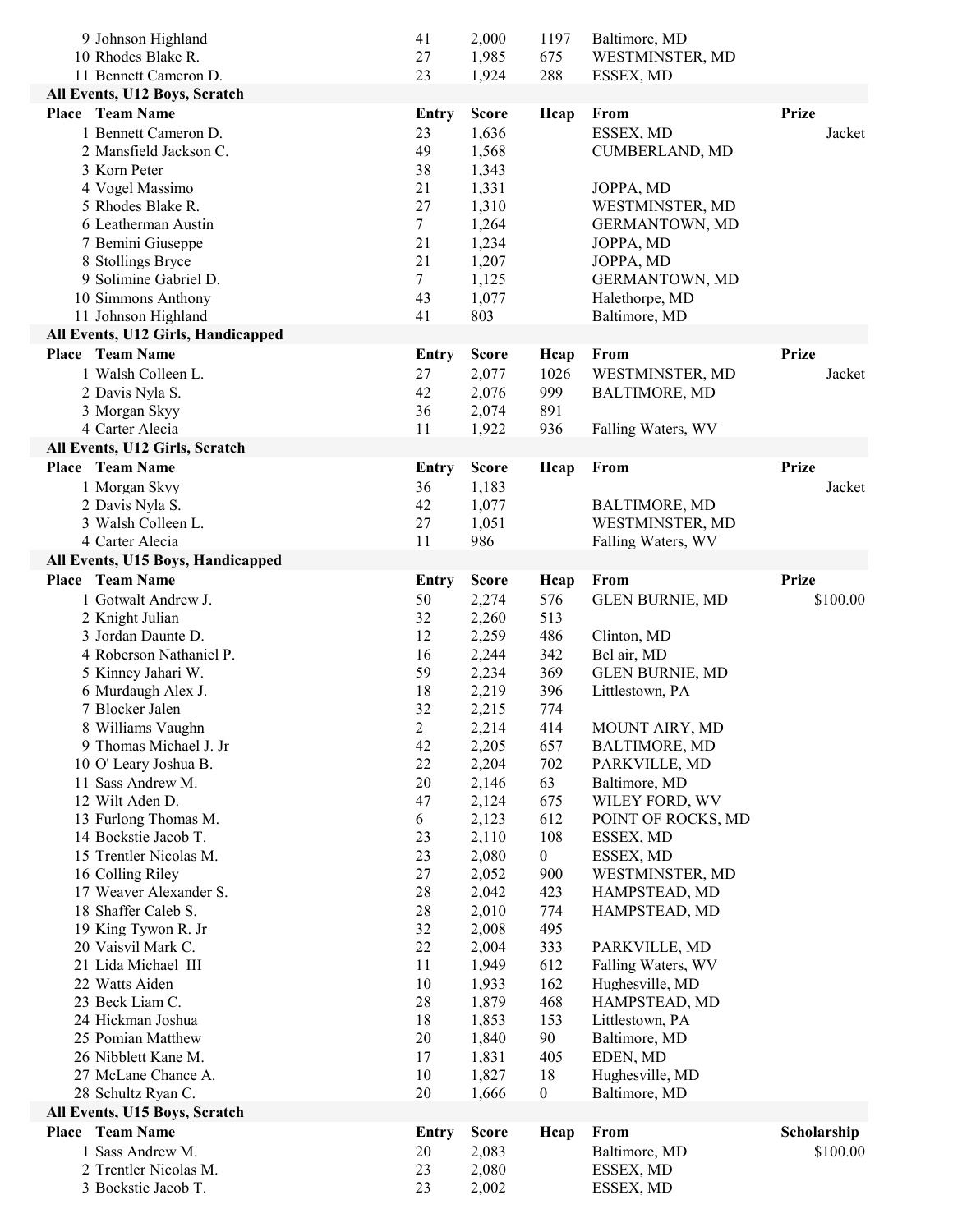| 4 Roberson Nathaniel P.<br>5 Kinney Jahari W.<br>6 Murdaugh Alex J.<br>7 McLane Chance A.<br>8 Williams Vaughn<br>9 Jordan Daunte D.<br>10 Watts Aiden<br>11 Pomian Matthew<br>12 Knight Julian<br>13 Hickman Joshua<br>14 Gotwalt Andrew J.<br>15 Vaisvil Mark C.<br>16 Schultz Ryan C.<br>17 Weaver Alexander S.<br>18 Thomas Michael J. Jr<br>19 King Tywon R. Jr<br>20 Furlong Thomas M.<br>21 O' Leary Joshua B.<br>22 Wilt Aden D.<br>23 Blocker Jalen<br>24 Nibblett Kane M.<br>25 Beck Liam C.<br>26 Lida Michael III<br>27 Shaffer Caleb S.<br>30 Colling Riley<br>All Events, U15 Girls, Handicapped | 16<br>59<br>18<br>10<br>$\overline{c}$<br>12<br>10<br>20<br>32<br>18<br>50<br>22<br>20<br>$28\,$<br>42<br>32<br>6<br>22<br>47<br>32<br>17<br>28<br>11<br>28<br>27 | 1,902<br>1,865<br>1,823<br>1,809<br>1,800<br>1,773<br>1,771<br>1,750<br>1,747<br>1,700<br>1,698<br>1,671<br>1,666<br>1,619<br>1,548<br>1,513<br>1,511<br>1,502<br>1,449<br>1,441<br>1,426<br>1,411<br>1,337<br>1,236<br>1,152 |                                                                                                                        | Bel air, MD<br><b>GLEN BURNIE, MD</b><br>Littlestown, PA<br>Hughesville, MD<br>MOUNT AIRY, MD<br>Clinton, MD<br>Hughesville, MD<br>Baltimore, MD<br>Littlestown, PA<br><b>GLEN BURNIE, MD</b><br>PARKVILLE, MD<br>Baltimore, MD<br>HAMPSTEAD, MD<br><b>BALTIMORE, MD</b><br>POINT OF ROCKS, MD<br>PARKVILLE, MD<br>WILEY FORD, WV<br>EDEN, MD<br>HAMPSTEAD, MD<br>Falling Waters, WV<br>HAMPSTEAD, MD<br>WESTMINSTER, MD |                         |
|----------------------------------------------------------------------------------------------------------------------------------------------------------------------------------------------------------------------------------------------------------------------------------------------------------------------------------------------------------------------------------------------------------------------------------------------------------------------------------------------------------------------------------------------------------------------------------------------------------------|-------------------------------------------------------------------------------------------------------------------------------------------------------------------|-------------------------------------------------------------------------------------------------------------------------------------------------------------------------------------------------------------------------------|------------------------------------------------------------------------------------------------------------------------|--------------------------------------------------------------------------------------------------------------------------------------------------------------------------------------------------------------------------------------------------------------------------------------------------------------------------------------------------------------------------------------------------------------------------|-------------------------|
| <b>Place</b> Team Name<br>1 Showe Zoie<br>2 Martin Gabryelle T.<br>3 Booker Kayla C.<br>4 Smoot Sydney R.<br>5 Carroll Kayla M.<br>6 Street Ashlyn<br>7 McTighe Brenna<br>8 Yates Emmalee E.<br>9 Horn Autumn T.<br>10 Bolyard Alyssa<br>11 Callahan Lindsey<br>12 Kaylor Kierra L.<br>13 Grant Karina<br>14 Lamb Kenlee J.<br>15 Singleton Carly L.<br>16 Pitts Ara                                                                                                                                                                                                                                           | Entry<br>11<br>46<br>59<br>59<br>12<br>46<br>46<br>46<br>28<br>27<br>6<br>45<br>45<br>14<br>14<br>10                                                              | <b>Score</b><br>2,278<br>2,185<br>2,166<br>2,121<br>2,115<br>2,112<br>2,078<br>2,070<br>2,059<br>2,052<br>2,049<br>2,046<br>2,027<br>1,995<br>1,942<br>1,941                                                                  | Hcap<br>1152<br>441<br>612<br>657<br>549<br>369<br>324<br>675<br>792<br>927<br>756<br>945<br>1080<br>765<br>594<br>441 | From<br>Falling Waters, WV<br>Frostburg, MD<br><b>GLEN BURNIE, MD</b><br><b>GLEN BURNIE, MD</b><br>Clinton, MD<br>Frostburg, MD<br>Frostburg, MD<br>Frostburg, MD<br>HAMPSTEAD, MD<br>WESTMINSTER, MD<br>POINT OF ROCKS, MD<br><b>CUMBERLAND, MD</b><br>CUMBERLAND, MD<br>PERRYVILLE, MD<br>PERRYVILLE, MD<br>Hughesville, MD                                                                                            | Scholarship<br>\$100.00 |
| All Events, U15 Girls, Scratch<br>Place Team Name<br>1 Benson Amber<br>2 McTighe Brenna<br>3 Martin Gabryelle T.<br>4 Street Ashlyn<br>5 Carroll Kayla M.<br>6 Booker Kayla C.<br>7 Pitts Ara<br>8 Smoot Sydney R.<br>9 Yates Emmalee E.<br>10 Singleton Carly L.<br>11 Callahan Lindsey<br>12 Horn Autumn T.<br>13 Lamb Kenlee J.<br>14 Showe Zoie<br>15 Bolyard Alyssa<br>16 Kaylor Kierra L.<br>17 Grant Karina<br>All Events, U18 Boys, Handicapped                                                                                                                                                        | Entry<br>10<br>46<br>46<br>46<br>12<br>59<br>10<br>59<br>46<br>14<br>6<br>28<br>14<br>11<br>27<br>45<br>45                                                        | <b>Score</b><br>1,779<br>1,754<br>1,744<br>1,743<br>1,566<br>1,554<br>1,500<br>1,464<br>1,395<br>1,348<br>1,293<br>1,267<br>1,230<br>1,126<br>1,125<br>1,101<br>947                                                           | Heap                                                                                                                   | From<br>Hughesville, MD<br>Frostburg, MD<br>Frostburg, MD<br>Frostburg, MD<br>Clinton, MD<br><b>GLEN BURNIE, MD</b><br>Hughesville, MD<br><b>GLEN BURNIE, MD</b><br>Frostburg, MD<br>PERRYVILLE, MD<br>POINT OF ROCKS, MD<br>HAMPSTEAD, MD<br>PERRYVILLE, MD<br>Falling Waters, WV<br>WESTMINSTER, MD<br><b>CUMBERLAND, MD</b><br><b>CUMBERLAND, MD</b>                                                                  | Scholarship<br>\$100.00 |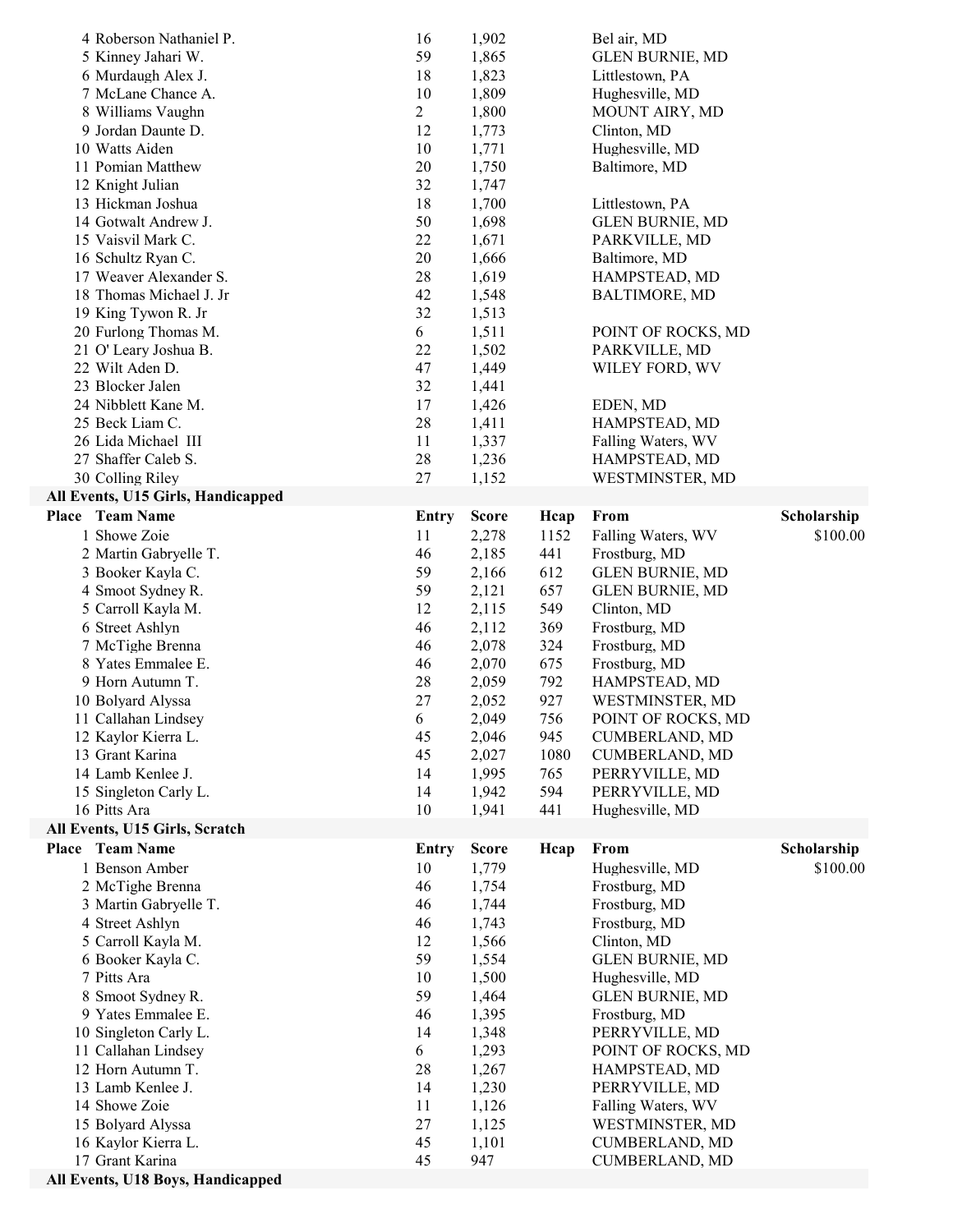| Place Team Name               | <b>Entry</b> | <b>Score</b> | Hcap             | From                   | Scholarship |
|-------------------------------|--------------|--------------|------------------|------------------------|-------------|
| 1 Bobek Drew S.               | 22           | 2,306        | 603              | PARKVILLE, MD          | \$100.00    |
| 2 Parsons Steven P.           | 22           | 2,262        | 414              | PARKVILLE, MD          |             |
| 3 Rice Jacob R.               | 47           | 2,254        | 459              | WILEY FORD, WV         |             |
| 4 Davis Jalen X.              | 42           | 2,199        | 360              | <b>BALTIMORE, MD</b>   |             |
| 5 Greenberg Colin M.          | 56           | 2,194        | 711              | Foreset Hill, MD       |             |
| 6 Shrader Joseph M.           | 6            | 2,178        | 495              | POINT OF ROCKS, MD     |             |
| 7 Gilliam David               | 37           | 2,139        | 189              |                        |             |
| 8 Showe Brent                 | 11           | 2,119        | 774              | Falling Waters, WV     |             |
| 9 Willis Ryan O.              | 29           | 2,105        | 648              | WESTMINSTER, MD        |             |
|                               |              |              |                  |                        |             |
| 10 Toadvine Bryan H. Jr       | 17           | 2,096        | $\overline{9}$   | EDEN, MD               |             |
| 11 Bapisteller Blake S.       | 50           | 2,084        | 27               | <b>GLEN BURNIE, MD</b> |             |
| 12 Douglas Jaxon H.           | 12           | 2,077        | 693              | Clinton, MD            |             |
| 13 Davis Carlos               | 42           | 2,059        | 477              | <b>BALTIMORE, MD</b>   |             |
| 14 Singleton Kenneth L.       | 14           | 2,033        | 900              | PERRYVILLE, MD         |             |
| 15 Sgaggero Ashton E.         | 47           | 2,024        | 540              | WILEY FORD, WV         |             |
| 16 Bickling William           | 29           | 2,007        | 495              | WESTMINSTER, MD        |             |
| 17 Gotwalt Joshua             | 50           | 2,002        | 90               | <b>GLEN BURNIE, MD</b> |             |
| 18 Michael Robert             | 29           | 1,998        | 540              | WESTMINSTER, MD        |             |
| 19 Shockey Cameron B.         | 48           | 1,994        | $\boldsymbol{0}$ | Ridgeley, WV           |             |
| 20 Barquet Asante             | 37           | 1,993        | 225              |                        |             |
| 21 Simmons Robbie B.          | 43           | 1,980        | 243              | Halethorpe, MD         |             |
| 22 Trentler Nate              | 23           | 1,977        | $\boldsymbol{0}$ | ESSEX, MD              |             |
| 22 Waters-Pizzo Silas T.      | 41           | 1,977        | 630              | Baltimore, MD          |             |
| 24 Byrd Ryshawn               | 59           | 1,972        | 657              | <b>GLEN BURNIE, MD</b> |             |
| 25 Chernack Jared             | 52           | 1,954        | 153              |                        |             |
|                               |              |              |                  | Dundalk, MD            |             |
| 26 Morris Bryan E.            | 17           | 1,943        | 288              | EDEN, MD               |             |
| 27 Phillips Jeremy            | 29           | 1,927        | 441              | WESTMINSTER, MD        |             |
| 28 Liller Malakye             | 47           | 1,925        | 387              | WILEY FORD, WV         |             |
| 29 Mclaughlin Pierce          | 37           | 1,917        | $\boldsymbol{0}$ |                        |             |
| 30 Ashby Trevor A.            | 48           | 1,910        | 90               | Ridgeley, WV           |             |
| 31 Legere Johnny              | 20           | 1,889        | 108              | Baltimore, MD          |             |
| 32 Banfield John J. Jr        | 37           | 1,857        | $\boldsymbol{0}$ |                        |             |
| 33 Barnhart Tyler             | 48           | 1,830        | 99               | Ridgeley, WV           |             |
| 34 Tressler Jack D. III       | 51           | 1,789        | 549              | <b>BEL AIR, MD</b>     |             |
| All Events, U18 Boys, Scratch |              |              |                  |                        |             |
| Place Team Name               | <b>Entry</b> | <b>Score</b> | Hcap             | From                   | Scholarship |
| 1 Toadvine Bryan H. Jr        | 17           | 2,087        |                  | EDEN, MD               | \$100.00    |
| 2 Bapisteller Blake S.        | 50           | 2,057        |                  | <b>GLEN BURNIE, MD</b> |             |
| 3 Shockey Cameron B.          | 48           | 1,994        |                  | Ridgeley, WV           |             |
| 4 Trentler Nate               | 23           | 1,977        |                  | ESSEX, MD              |             |
| 5 Gilliam David               | 37           | 1,950        |                  |                        |             |
|                               |              |              |                  |                        |             |
| 6 Mclaughlin Pierce           | 37           | 1,917        |                  |                        |             |
| 7 Gotwalt Joshua              | 50           | 1,912        |                  | <b>GLEN BURNIE, MD</b> |             |
| 8 Banfield John J. Jr         | 37           | 1,857        |                  |                        |             |
| 9 Parsons Steven P.           | 22           | 1,848        |                  | PARKVILLE, MD          |             |
| 10 Davis Jalen X.             | 42           | 1,839        |                  | <b>BALTIMORE, MD</b>   |             |
| 11 Ashby Trevor A.            | 48           | 1,820        |                  | Ridgeley, WV           |             |
| 12 Chernack Jared             | 52           | 1,801        |                  | Dundalk, MD            |             |
| 13 Rice Jacob R.              | 47           | 1,795        |                  | WILEY FORD, WV         |             |
| 14 Legere Johnny              | 20           | 1,781        |                  | Baltimore, MD          |             |
| 15 Barquet Asante             | 37           | 1,768        |                  |                        |             |
| 16 Baker Maribeth             | 48           | 1,749        |                  | Ridgeley, WV           |             |
| 17 Simmons Robbie B.          | 43           | 1,737        |                  | Halethorpe, MD         |             |
| 18 Barnhart Tyler             | 48           | 1,731        |                  | Ridgeley, WV           |             |
| 19 Bobek Drew S.              | 22           | 1,703        |                  | PARKVILLE, MD          |             |
| 20 Shrader Joseph M.          | 6            | 1,683        |                  | POINT OF ROCKS, MD     |             |
|                               |              |              |                  |                        |             |
| 21 Morris Bryan E.            | 17           | 1,655        |                  | EDEN, MD               |             |
| 22 Davis Carlos               | 42           | 1,582        |                  | <b>BALTIMORE, MD</b>   |             |
| 23 Liller Malakye             | 47           | 1,538        |                  | WILEY FORD, WV         |             |
| 24 Bickling William           | 29           | 1,512        |                  | WESTMINSTER, MD        |             |
| 25 Phillips Jeremy            | 29           | 1,486        |                  | WESTMINSTER, MD        |             |
| 26 Sgaggero Ashton E.         | 47           | 1,484        |                  | WILEY FORD, WV         |             |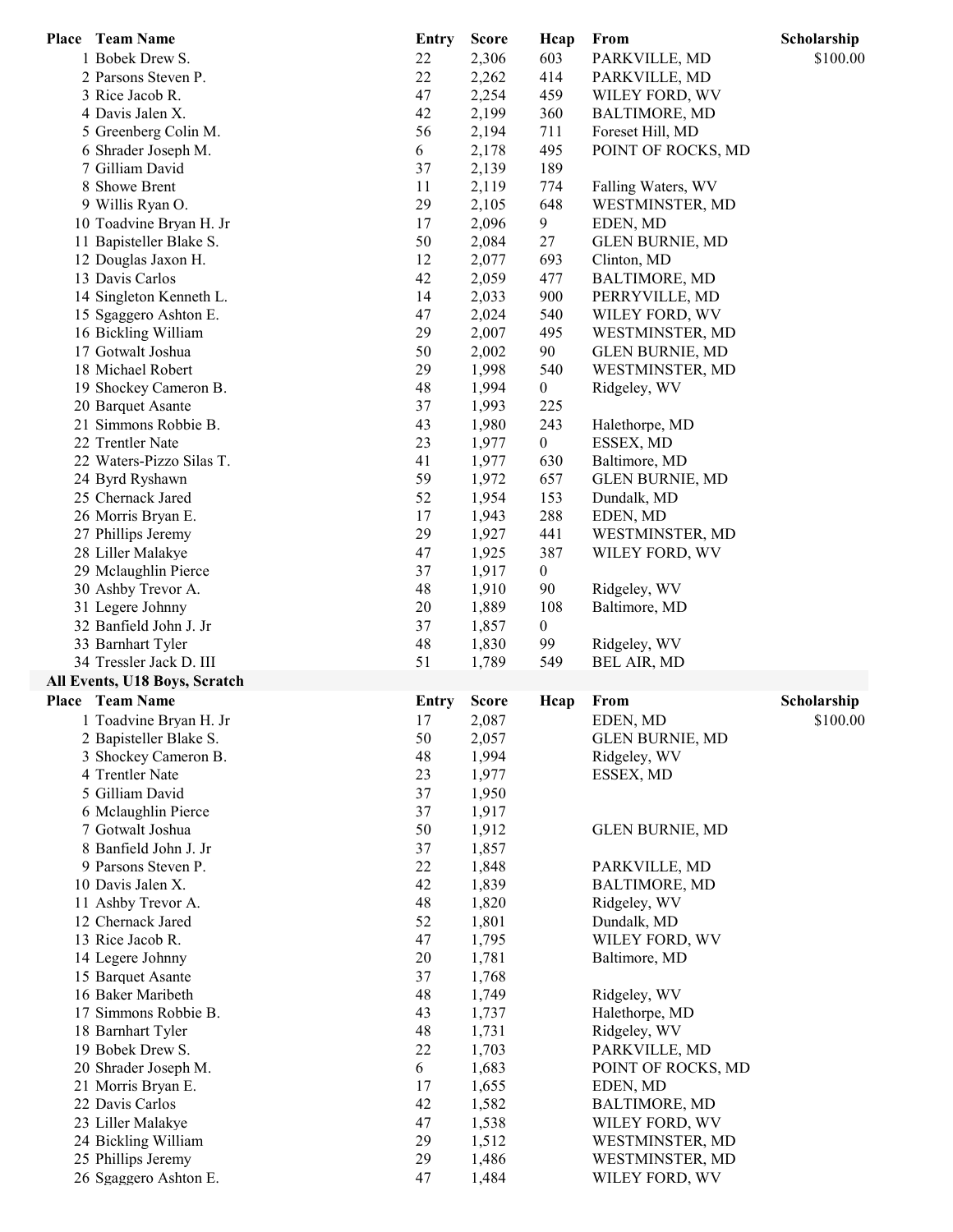| 15 Sterenberg Kelly M.<br>16 Chichester Alexandra R.<br><b>Optional Scratch Doubles, Boys, Scratch</b><br><b>Place</b> Team Name<br>1 Bapisteller Blake S.<br>2 Trentler Nicolas M.<br>3 Toadvine Bryan H. Jr<br>4 Sass Andrew M.<br>5 Mclaughlin Pierce<br>6 McLane Chance A.<br>7 Gilliam David<br><b>Optional Scratch Doubles, Girls, Scratch</b><br>Place Team Name<br>1 Smith Emily L.<br>2 Lamb Haiden I.<br>3 Benson Amber | 52<br>12<br><b>Entry</b><br>50<br>23<br>17<br>20<br>37<br>10<br>37<br><b>Entry</b><br>50<br>14<br>10 | 1,129<br><b>Score</b><br>846<br>728<br>726<br>706<br>685<br>680<br>672<br><b>Score</b><br>629<br>627<br>624 | Hcap<br>Heap | Clinton, MD<br>From<br><b>GLEN BURNIE, MD</b><br>ESSEX, MD<br>EDEN, MD<br>Baltimore, MD<br>Hughesville, MD<br>From<br><b>GLEN BURNIE, MD</b><br>PERRYVILLE, MD<br>Hughesville, MD | Scholarship<br>\$100.00<br>\$65.00<br>\$45.00<br>\$30.00<br>\$25.00<br>\$20.00<br>\$15.00<br>Scholarship<br>\$75.00<br>\$45.00<br>\$15.00 |
|-----------------------------------------------------------------------------------------------------------------------------------------------------------------------------------------------------------------------------------------------------------------------------------------------------------------------------------------------------------------------------------------------------------------------------------|------------------------------------------------------------------------------------------------------|-------------------------------------------------------------------------------------------------------------|--------------|-----------------------------------------------------------------------------------------------------------------------------------------------------------------------------------|-------------------------------------------------------------------------------------------------------------------------------------------|
|                                                                                                                                                                                                                                                                                                                                                                                                                                   |                                                                                                      |                                                                                                             |              |                                                                                                                                                                                   |                                                                                                                                           |
|                                                                                                                                                                                                                                                                                                                                                                                                                                   |                                                                                                      |                                                                                                             |              |                                                                                                                                                                                   |                                                                                                                                           |
|                                                                                                                                                                                                                                                                                                                                                                                                                                   |                                                                                                      |                                                                                                             |              |                                                                                                                                                                                   |                                                                                                                                           |
|                                                                                                                                                                                                                                                                                                                                                                                                                                   |                                                                                                      |                                                                                                             |              |                                                                                                                                                                                   |                                                                                                                                           |
|                                                                                                                                                                                                                                                                                                                                                                                                                                   |                                                                                                      |                                                                                                             |              |                                                                                                                                                                                   |                                                                                                                                           |
|                                                                                                                                                                                                                                                                                                                                                                                                                                   |                                                                                                      |                                                                                                             |              |                                                                                                                                                                                   |                                                                                                                                           |
|                                                                                                                                                                                                                                                                                                                                                                                                                                   |                                                                                                      |                                                                                                             |              |                                                                                                                                                                                   |                                                                                                                                           |
|                                                                                                                                                                                                                                                                                                                                                                                                                                   |                                                                                                      |                                                                                                             |              |                                                                                                                                                                                   |                                                                                                                                           |
|                                                                                                                                                                                                                                                                                                                                                                                                                                   |                                                                                                      |                                                                                                             |              |                                                                                                                                                                                   |                                                                                                                                           |
|                                                                                                                                                                                                                                                                                                                                                                                                                                   |                                                                                                      |                                                                                                             |              |                                                                                                                                                                                   |                                                                                                                                           |
|                                                                                                                                                                                                                                                                                                                                                                                                                                   |                                                                                                      |                                                                                                             |              |                                                                                                                                                                                   |                                                                                                                                           |
|                                                                                                                                                                                                                                                                                                                                                                                                                                   |                                                                                                      |                                                                                                             |              |                                                                                                                                                                                   |                                                                                                                                           |
|                                                                                                                                                                                                                                                                                                                                                                                                                                   |                                                                                                      |                                                                                                             |              |                                                                                                                                                                                   |                                                                                                                                           |
|                                                                                                                                                                                                                                                                                                                                                                                                                                   |                                                                                                      |                                                                                                             |              |                                                                                                                                                                                   |                                                                                                                                           |
|                                                                                                                                                                                                                                                                                                                                                                                                                                   |                                                                                                      | 1,218                                                                                                       |              | Dundalk, MD                                                                                                                                                                       |                                                                                                                                           |
| 14 Knopp Kaitlyn                                                                                                                                                                                                                                                                                                                                                                                                                  | 16                                                                                                   | 1,282                                                                                                       |              | Bel air, MD                                                                                                                                                                       |                                                                                                                                           |
| 13 Mays Alexis P.                                                                                                                                                                                                                                                                                                                                                                                                                 | 52                                                                                                   | 1,293                                                                                                       |              | Dundalk, MD                                                                                                                                                                       |                                                                                                                                           |
| 12 Bonham Katie N.                                                                                                                                                                                                                                                                                                                                                                                                                | 51                                                                                                   | 1,363                                                                                                       |              | <b>BEL AIR, MD</b>                                                                                                                                                                |                                                                                                                                           |
| 11 Wolford Cassandra L.                                                                                                                                                                                                                                                                                                                                                                                                           | 45                                                                                                   | 1,391                                                                                                       |              | <b>CUMBERLAND, MD</b>                                                                                                                                                             |                                                                                                                                           |
| 10 Knight Jenna T.                                                                                                                                                                                                                                                                                                                                                                                                                | 32                                                                                                   | 1,576                                                                                                       |              |                                                                                                                                                                                   |                                                                                                                                           |
| 9 Donnells Margaret R.                                                                                                                                                                                                                                                                                                                                                                                                            | 16                                                                                                   | 1,674                                                                                                       |              | Bel air, MD                                                                                                                                                                       |                                                                                                                                           |
| 8 Ripley Meghan B.                                                                                                                                                                                                                                                                                                                                                                                                                | 16                                                                                                   | 1,691                                                                                                       |              | Bel air, MD                                                                                                                                                                       |                                                                                                                                           |
| 7 Kurland Kaylie N.                                                                                                                                                                                                                                                                                                                                                                                                               | 18                                                                                                   | 1,703                                                                                                       |              | Littlestown, PA                                                                                                                                                                   |                                                                                                                                           |
| 6 Harding Cassandra                                                                                                                                                                                                                                                                                                                                                                                                               | 6                                                                                                    | 1,716                                                                                                       |              | POINT OF ROCKS, MD                                                                                                                                                                |                                                                                                                                           |
| 5 Lamb Haiden I.                                                                                                                                                                                                                                                                                                                                                                                                                  | 14                                                                                                   | 1,723                                                                                                       |              | PERRYVILLE, MD                                                                                                                                                                    |                                                                                                                                           |
| 4 Wunch Shelby                                                                                                                                                                                                                                                                                                                                                                                                                    | 17                                                                                                   | 1,732                                                                                                       |              | EDEN, MD                                                                                                                                                                          |                                                                                                                                           |
| 3 Smith Emily L.                                                                                                                                                                                                                                                                                                                                                                                                                  | 50                                                                                                   | 1,741                                                                                                       |              | <b>GLEN BURNIE, MD</b>                                                                                                                                                            |                                                                                                                                           |
| 2 Clayton Arianna S.                                                                                                                                                                                                                                                                                                                                                                                                              | 52                                                                                                   | 1,834                                                                                                       |              | Dundalk, MD                                                                                                                                                                       |                                                                                                                                           |
| 1 Ecker Arin M.                                                                                                                                                                                                                                                                                                                                                                                                                   | 18                                                                                                   | 1,846                                                                                                       |              | Littlestown, PA                                                                                                                                                                   | \$100.00                                                                                                                                  |
| Place Team Name                                                                                                                                                                                                                                                                                                                                                                                                                   | <b>Entry</b>                                                                                         | <b>Score</b>                                                                                                | Hcap         | From                                                                                                                                                                              | Scholarship                                                                                                                               |
| All Events, U18 Girls, Scratch                                                                                                                                                                                                                                                                                                                                                                                                    |                                                                                                      |                                                                                                             |              |                                                                                                                                                                                   |                                                                                                                                           |
| 19 Gordon Jayda                                                                                                                                                                                                                                                                                                                                                                                                                   | 39                                                                                                   | 1,240                                                                                                       | * 78         |                                                                                                                                                                                   |                                                                                                                                           |
| 18 Muckle Madison                                                                                                                                                                                                                                                                                                                                                                                                                 | 34                                                                                                   | 1,291                                                                                                       | $* 426$      |                                                                                                                                                                                   |                                                                                                                                           |
| 17 Benson Amber                                                                                                                                                                                                                                                                                                                                                                                                                   | 10                                                                                                   | 1,914                                                                                                       | 135          | Hughesville, MD                                                                                                                                                                   |                                                                                                                                           |
| 16 Chichester Alexandra R.                                                                                                                                                                                                                                                                                                                                                                                                        | 12                                                                                                   | 1,930                                                                                                       | 801          | Clinton, MD                                                                                                                                                                       |                                                                                                                                           |
| 15 Knight Jenna T.                                                                                                                                                                                                                                                                                                                                                                                                                | 32                                                                                                   | 1,945                                                                                                       | 369          |                                                                                                                                                                                   |                                                                                                                                           |
| 14 Wolford Cassandra L.                                                                                                                                                                                                                                                                                                                                                                                                           | 45                                                                                                   | 1,958                                                                                                       | 567          | <b>CUMBERLAND, MD</b>                                                                                                                                                             |                                                                                                                                           |
|                                                                                                                                                                                                                                                                                                                                                                                                                                   |                                                                                                      |                                                                                                             |              |                                                                                                                                                                                   |                                                                                                                                           |
| 13 Mays Alexis P.                                                                                                                                                                                                                                                                                                                                                                                                                 | 52                                                                                                   | 2,013                                                                                                       | 720          | Dundalk, MD                                                                                                                                                                       |                                                                                                                                           |
| 12 Wunch Shelby                                                                                                                                                                                                                                                                                                                                                                                                                   | 17                                                                                                   | 2,020                                                                                                       | 288          | EDEN, MD                                                                                                                                                                          |                                                                                                                                           |
| 11 Sterenberg Kelly M.                                                                                                                                                                                                                                                                                                                                                                                                            | 52                                                                                                   | 2,028                                                                                                       | 810          | Dundalk, MD                                                                                                                                                                       |                                                                                                                                           |
| 10 Bonham Katie N.                                                                                                                                                                                                                                                                                                                                                                                                                | 51                                                                                                   | 2,056                                                                                                       | 693          | <b>BEL AIR, MD</b>                                                                                                                                                                |                                                                                                                                           |
| 9 Lamb Haiden I.                                                                                                                                                                                                                                                                                                                                                                                                                  | 14                                                                                                   | 2,074                                                                                                       | 351          | PERRYVILLE, MD                                                                                                                                                                    |                                                                                                                                           |
| 8 Clayton Arianna S.                                                                                                                                                                                                                                                                                                                                                                                                              | 52                                                                                                   | 2,104                                                                                                       | 270          | Dundalk, MD                                                                                                                                                                       |                                                                                                                                           |
| 7 Kurland Kaylie N.                                                                                                                                                                                                                                                                                                                                                                                                               | 18                                                                                                   | 2,108                                                                                                       | 405          | Littlestown, PA                                                                                                                                                                   |                                                                                                                                           |
| 6 Smith Emily L.                                                                                                                                                                                                                                                                                                                                                                                                                  | 50                                                                                                   | 2,110                                                                                                       | 369          | <b>GLEN BURNIE, MD</b>                                                                                                                                                            |                                                                                                                                           |
| 5 Knopp Kaitlyn                                                                                                                                                                                                                                                                                                                                                                                                                   | 16                                                                                                   | 2,137                                                                                                       | 855          | Bel air, MD                                                                                                                                                                       |                                                                                                                                           |
| 4 Ecker Arin M.                                                                                                                                                                                                                                                                                                                                                                                                                   | 18                                                                                                   | 2,152                                                                                                       | 306          | Littlestown, PA                                                                                                                                                                   |                                                                                                                                           |
| 3 Harding Cassandra                                                                                                                                                                                                                                                                                                                                                                                                               | 6                                                                                                    | 2,211                                                                                                       | 495          | POINT OF ROCKS, MD                                                                                                                                                                |                                                                                                                                           |
| 2 Ripley Meghan B.                                                                                                                                                                                                                                                                                                                                                                                                                | 16                                                                                                   | 2,231                                                                                                       | 540          | Bel air, MD                                                                                                                                                                       |                                                                                                                                           |
| 1 Donnells Margaret R.                                                                                                                                                                                                                                                                                                                                                                                                            | 16                                                                                                   | 2,268                                                                                                       | 594          | Bel air, MD                                                                                                                                                                       | \$100.00                                                                                                                                  |
| <b>Place</b> Team Name                                                                                                                                                                                                                                                                                                                                                                                                            | <b>Entry</b>                                                                                         | <b>Score</b>                                                                                                | Hcap         | From                                                                                                                                                                              | Scholarship                                                                                                                               |
| All Events, U18 Girls, Handicapped                                                                                                                                                                                                                                                                                                                                                                                                |                                                                                                      |                                                                                                             |              |                                                                                                                                                                                   |                                                                                                                                           |
| 35 Singleton Kenneth L.                                                                                                                                                                                                                                                                                                                                                                                                           | 14                                                                                                   | 1,133                                                                                                       |              | PERRYVILLE, MD                                                                                                                                                                    |                                                                                                                                           |
| 34 Tressler Jack D. III                                                                                                                                                                                                                                                                                                                                                                                                           | 51                                                                                                   | 1,240                                                                                                       |              | <b>BEL AIR, MD</b>                                                                                                                                                                |                                                                                                                                           |
| 33 Byrd Ryshawn                                                                                                                                                                                                                                                                                                                                                                                                                   | 59                                                                                                   | 1,315                                                                                                       |              | <b>GLEN BURNIE, MD</b>                                                                                                                                                            |                                                                                                                                           |
| 32 Showe Brent                                                                                                                                                                                                                                                                                                                                                                                                                    | 11                                                                                                   | 1,345                                                                                                       |              | Falling Waters, WV                                                                                                                                                                |                                                                                                                                           |
| 31 Waters-Pizzo Silas T.                                                                                                                                                                                                                                                                                                                                                                                                          | 41                                                                                                   | 1,347                                                                                                       |              | Baltimore, MD                                                                                                                                                                     |                                                                                                                                           |
|                                                                                                                                                                                                                                                                                                                                                                                                                                   | 12                                                                                                   | 1,384                                                                                                       |              | Clinton, MD                                                                                                                                                                       |                                                                                                                                           |
| 30 Douglas Jaxon H.                                                                                                                                                                                                                                                                                                                                                                                                               | 29                                                                                                   | 1,457                                                                                                       |              | WESTMINSTER, MD                                                                                                                                                                   |                                                                                                                                           |
| 29 Willis Ryan O.                                                                                                                                                                                                                                                                                                                                                                                                                 |                                                                                                      | 1,458                                                                                                       |              | WESTMINSTER, MD                                                                                                                                                                   |                                                                                                                                           |
| 27 Greenberg Colin M.<br>28 Michael Robert                                                                                                                                                                                                                                                                                                                                                                                        | 56<br>29                                                                                             | 1,483                                                                                                       |              | Foreset Hill, MD                                                                                                                                                                  |                                                                                                                                           |